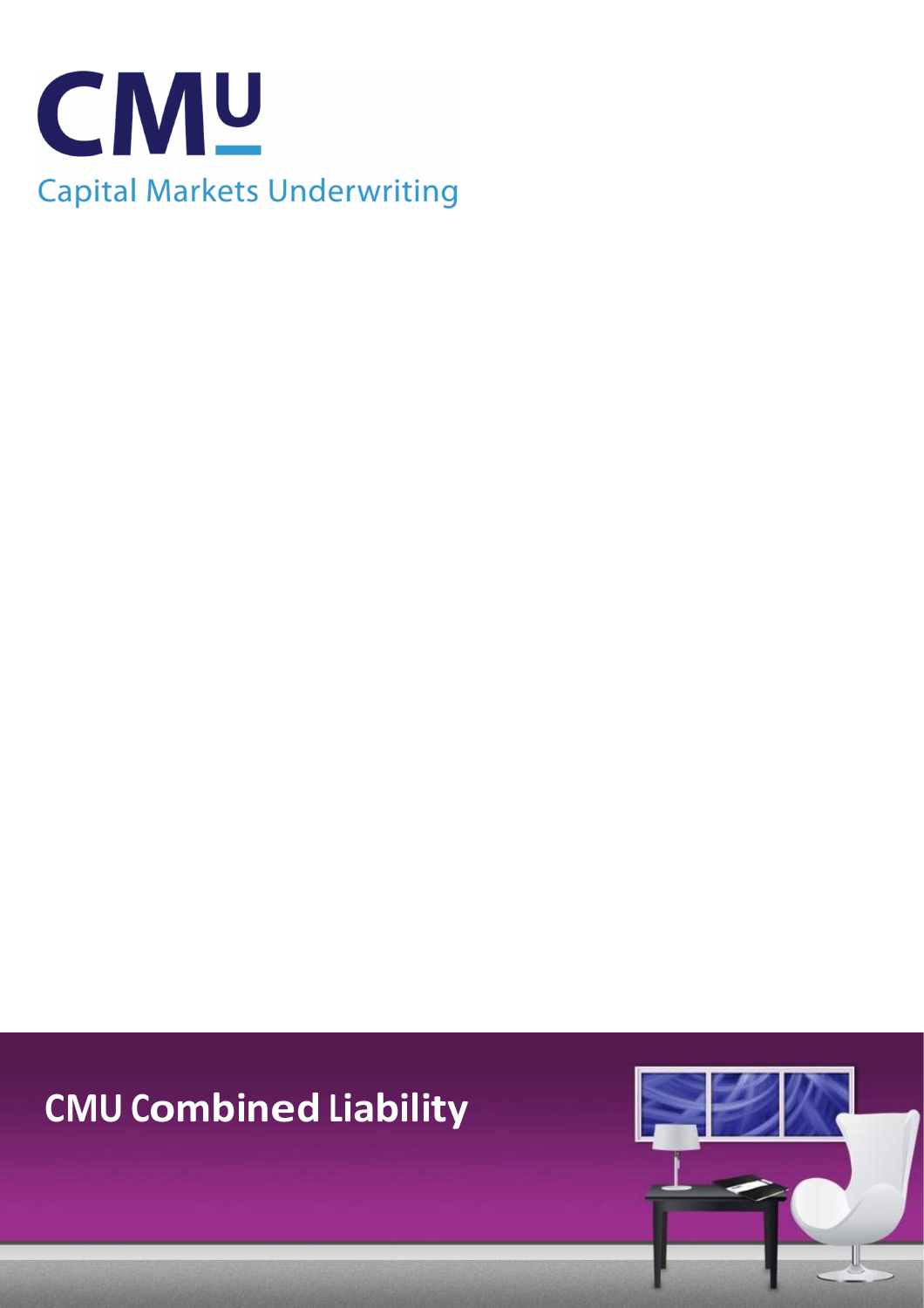## **CMU Combined Liability Combined Liability Insurance Policy Wording**

THIS IS TO CERTIFY that in accordance with the authorisation granted under the Contract (the number of which is specified in the Schedule) to Capital Market Underwriters Ltd by Argenta Syndicate 2121 at Lloyd's, whom are herein after referred to as "We/Us/Our/Underwriters".

THE UNDERWRITERS agree to indemnify the Assured to the extent and in the manner provided herein against loss or damage sustained or legal liability for accidents happening during the period stated in the Schedule, after such loss, damage or liability are proved in consideration of the premium specified in the policy schedule attaching hereto.

#### PROVIDED always that:

- 1) The liability of the Underwriters shall not exceed the limits of liability expressed in the said Schedule or such other limits of liability as may be substituted by a mid term adjustment Schedule having been signed by or on behalf of the Underwriters;
- 2) This Certificate insures in respect ONLY of such of the sections hereof as are so specified in the Schedule.

#### **Effected Through**

Capital Markets Underwriting Limited Arden House Arden Grove **Harpenden** Hertfordshire AL5 4SL

#### **Several Liability**

The liability of the Insurers is several and not joint and is limited solely to the extent of their individual proportions as shown in the Endorsement entitled Identity of Insurers. The Insurers are not responsible for the subscription of any co-subscribing insurers or any other insurer or coinsurer who for any reason does not satisfy all or part of its obligations.

The Certificate is made and accepted subject to all the provisions, conditions, warranties and exclusions set forth herein, attached or endorsed, all of which are to be considered.

A person who is not party to this contract has no right under the Contracts (Rights of Third Parties) Act 1999 to enforce any term of this agreement but this does not affect any right or remedy of a third party which exists or is available apart from the Act.

#### **Employers' Liability Tracing Office**

Certain information relating to your insurance policy including, without limitation, the policy number(s), employers' names and addresses (including subsidiaries and any relevant changes of name), coverage dates, employer's reference numbers provided by Her Majesty's Revenue and Customs and Companies House Reference Numbers (if relevant), will be provided to the Employers' Liability Tracing Office (the 'ELTO') and added to an electronic database, (the Database').

This information will be made available in a specified and readily available form as required by the Employers' Liability Insurance: Disclosure By Insurers Instrument 2010. This information will be subject to regular periodic updating and certification and will be audited on an annual basis.

The Database will assist individual consumer claimants who have suffered an employment related injury or disease arising out of their course of employment in the UK for the employers carrying on, or who carried on,

CMU Combined Liability2016 10 2

business in the UK and who are covered by the employers' liability insurance of their employers, (the 'Claimants'):

-to identify which insurer (or insurers) was (or were) providing employers' liability cover during the relevant periods of employment; and

-to identify the relevant employers' liability insurance policies.

The Database will be managed by the ELTO.

The Database and the data stored on it may be accessed and used by the Claimants, their appointed representatives, insurers with potential liability for UK commercial lines employers' liability insurance cover and any other persons or entities permitted by law.

#### **By entering into this insurance policy you will be deemed to specifically consent to the use of your insurance policy data in this way and for these purposes.**

## **Combined Liability Insurance Preamble**

In consideration of the Premium having been paid to Us,

We hereby agree, to the extent and in the manner hereinafter provided, to indemnify You against loss or Damage sustained or legal liability for accidents happening during the Period of Insurance subject to the terms, limitations, exclusions and conditions of this Certificate.

An Insuring Clause is only operative if stated as such in the Schedule.

The headings of each Insuring Clause, Addenda, Exclusion or Condition are for ease of identification only.

The General Definitions, General Exclusions and General Conditions of the Certificate apply to all Insuring Clauses in addition to the Definitions, Exclusions and Conditions applicable under each individual Insuring Clause, unless endorsed herein to the contrary.

Our acceptance of this risk is based on the information presented to us being a fair presentation of your business including any unusual or special circumstances which increase the risk and any particular concerns which have led you to seek insurance.

In the event of deliberate or reckless misrepresentation and/or nondisclosure of any unusual or special circumstances which increase the risk, we may void the policy.

Our continued acceptance is based on any changes from the original information presented being advised and accepted by us.

A change in risk shall allow us to avoid a claim or impose additional terms or conditions.

It is important that You comply with any conditions in addition to Your duties under each section and under the Policy as a whole. If You breach any of these We may deny Your claim, or reduce the amount We pay You.

If you are in any doubt about any of the above you should consult your insurance broker or advisor.

## **INSURING CLAUSE 8 - EMPLOYERS LIABILITY**

1) We will indemnify You against liability at law to pay damages and claimants costs and expenses if any Employee shall, while employed in or temporarily outside the British Isles, sustain Injury caused during the Period of Insurance and arising out of and in the course of employment by You in the Business; Provided an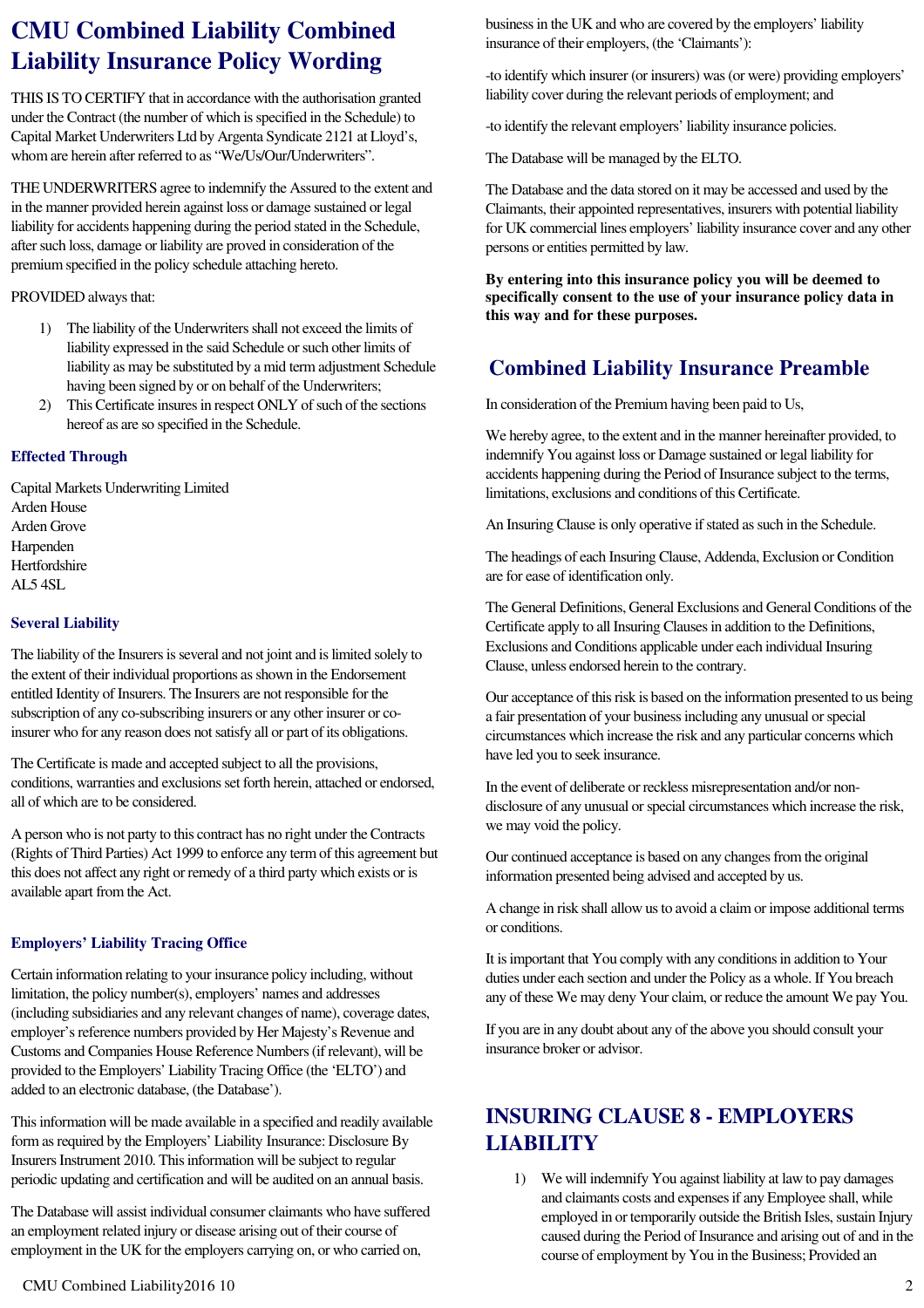action for damages is brought against the Assured under the jurisdiction of a court within the British Isles.

#### 2) We will also pay Your

- a) costs of legal representation
	- i) at any coroner's inquest or fatal inquiry
	- ii) proceedings in any court of summary jurisdiction arising out of any alleged breach of statutory duty
- b) costs and expenses of defence

reasonably incurred, with Our written consent, in connection with any matter which may be the subject of indemnity under Insuring Clause 8(1)

The indemnity provided by this Insuring Clause is deemed to be in accordance with the provisions of any law relating to compulsory insurance of liability to Employees in the British Isles but You will repay to Us all sums paid by Us which We would not have been liable to pay but for the provisions of such law.

#### **(A) Definitions Applicable to Insuring Clause 8**

"Business" shall mean the Business stated in the Schedule and shall include

- 1) Ownership, occupation and maintenance of land or buildings by You
- 2) The provision and management of canteen, social, sports, welfare and other facilities and organisations for the benefit of Employees
- 3) The provision and operation of first aid, fire, medical andsecurity services
- 4) Private duties undertaken by an Employee for You or, with Your consent, for any director or partner of Yours or any Employee.

"Injury" shall mean bodily injury, death, disease, illness or nervous shock.

#### **(B) Limit and Excess Applicable to Insuring Clause 8**

The total amount payable under this Insuring Clause in respect of all claims against You arising from one originating cause shall not exceed the Limit of Indemnity stated in the Schedule irrespective of the number of such claims or claimants.

#### **(C) Addenda Applicable to Insuring Clause 8**

- 1) Compensation for Court Attendance. In the event of any director or partner of Yours or any Employee attending court as a witness, at Our request, in connection with any claim in respect of which You are entitled to indemnity under this Insuring Clause, We will provide compensation to You at the following rates for each day on which attendance is required
	- a) Any director or partner £250 per day
	- b) Any Employee £150 per day
- 2) Health and Safety at Work. We will indemnify You and, at Your request, any director or partner of Yours or any Employee against legal costs and expenses reasonably incurred in the defence of any criminal proceedings (including a charge of manslaughter) brought for a breach of the Health and Safety at Work Act 1974 or the Health and Safety at Work (Northern Ireland) Order 1978 committed or alleged to have been committed in the course of the Business during the Period of Insurance, including legal costs and expenses reasonably incurred, with Our consent, in an appeal against conviction or prosecution costs awarded against You arising from such proceedings;

Provided that the proceedings relate to the health, safety and welfare of Employees.

This extension does not cover the payment of fines or penalties.

- 3) Unsatisfied Court Judgements. In the event of a judgement for damages being obtained in any court in the British Isles
	- a) By an Employee or the personal representatives of such Employee, in respect of injury to the Employee caused during the Period of Insurance and arising out of and in the course of employment by You in the Business, against any company or person operating from premises within the British Isles and
	- b) Remaining unsatisfied in whole or in part six months after the date of such judgement We will, at Your request, pay to the Employee or the personal representatives of the Employee the amount of such damages and awarded costs to the extent that they remain unsatisfied

We will, at Your request, pay to the Employee or the personal representatives of the Employee the amount of such damages and awarded costs to the extent that they remain unsatisfied; Provided that

- i) There is no appeal outstanding
- ii) The Employee or personal representatives of the Employee shall assign the judgement to Us in the event of any payment being made under the terms of this extension.
- 4) Other Persons. The indemnity provided by this Insuring Clause will also apply
	- a) To any principal to whom an indemnity is required to be provided under a contract for the performance of work by You in connection with the Business but only to the extent required by such contract
	- b) In the event of Your death, incapacity, insolvency or bankruptcy, to any personal representative of Yours in respect of liability incurred by You and if You so request
	- c) To any director or partner of Yours or any Employee in respect of liability for which You would have been entitled to indemnity under this Insuring Clause if the claim had been made against You
	- d) To any officer or member of Your canteen, social, sports or welfare and other facilities and organisations or ambulance, first aid, fire, medical or security services in his/her respective capacity as such;

Provided that such persons shall observe, fulfil and be subject to the terms, conditions, limitations and exclusions of this Certificate insofar as they apply.

- 5) Corporate Manslaughter Legal Defence Costs Extension Subject to the written consent and the control of the Underwriters and subject to all other Conditions and Exclusions applicable to this Policy, the indemnity provided under this Policy is extended to indemnify the Assured, and if the Assured so requests, any Person Employed or director or partner of the Assured, in respect of legal costs incurred in the defence of any criminal proceedings brought, or in an appeal against conviction arising from such proceedings, in respect of manslaughter or culpable homicide or alleged manslaughter or culpable homicide, including a breach of the Corporate Manslaughter and Corporate Homicide Act 2007 and any amending and/or subsequent legislation provided that an offence is alleged to have been committed during the Period of Insurance and in the course of the Business. The maximum amount payable under this Extension shall not exceed £1,000,000 in all during any one Period of Insurance. This Extension shall not apply:
	- a) to fines or penalties of any kind or the cost of implementing any remedial order or publicity order.
	- b) where indemnity is provided by any other Insurance.
	- c) to proceedings consequent upon a deliberate act by or omission of any person entitled to indemnity under this Extension if the result thereof could reasonably have been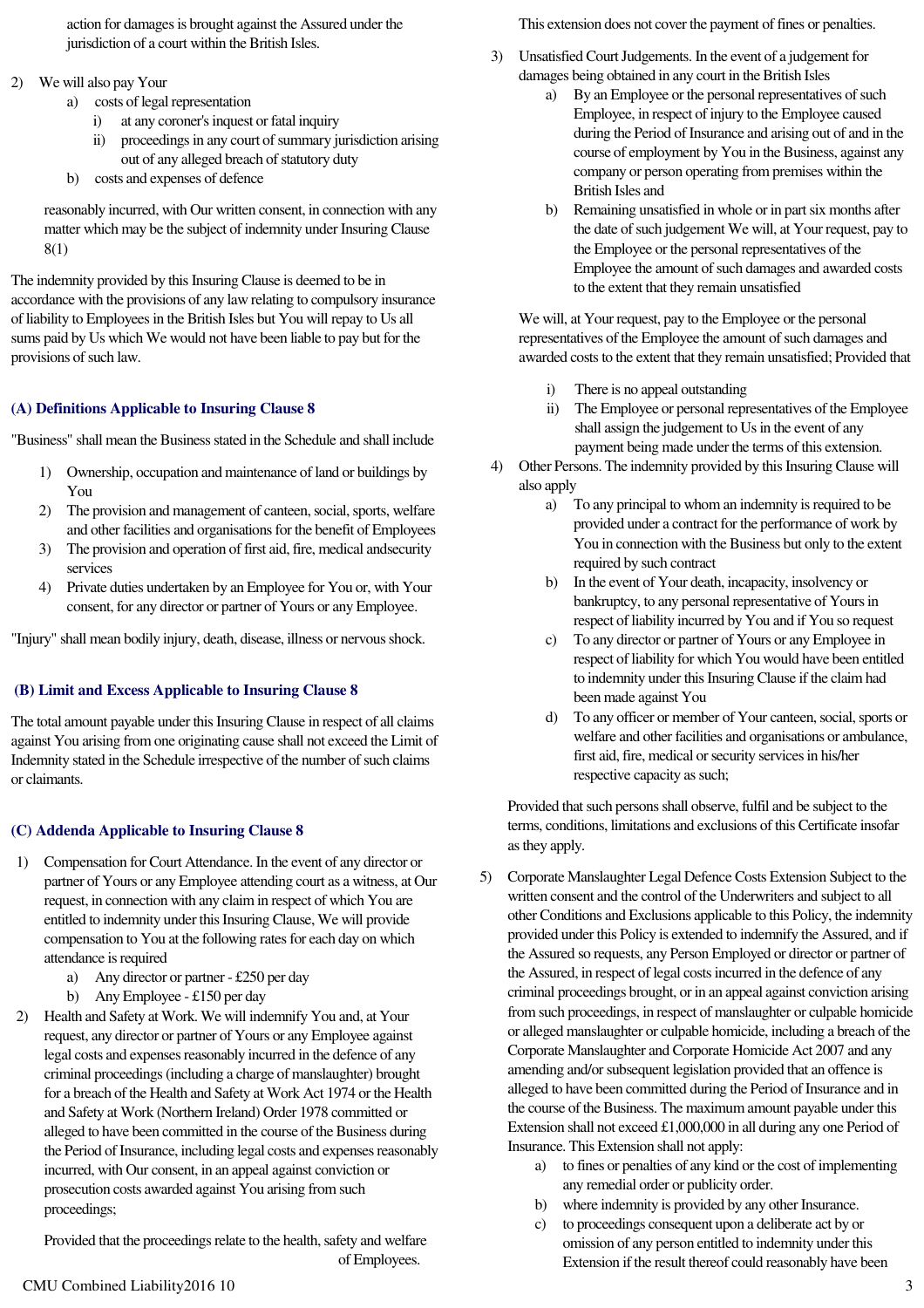expected having regard to the nature and circumstances of such act or omission.

#### **(D) Exclusions Applicable to Insuring Clause 8**

This Certificate does not provide an indemnity in respect of

- 1) Liability for Injury arising in connection with work on, visits to or travelling to or from offshore installations.
- 2) Terrorism Employers' Liability Exception

The liability of the Underwriters under this Section for damages costs and expenses payable in respect of any one claim against the Assured or series of claims against the Assured arising out of Terrorism shall not exceed £5,000,000

#### Definition

An act - whether involving violence or the use of force or not - or the threat or the preparation thereof, of any person or group(s) of persons whether acting alone or on behalf of or in connection with any organisation(s) or government(s) - which

- a) is designed to, or does
	- i) intimidate or influence a de jure or de facto government or the public or a section of the public, or
	- ii) disrupt any segment of the economy and
	- iii) from its nature or context is done in connection with political, social, religious, ideological or similar causes or objectives.

#### **(E) Conditions Applicable to Insuring Clause 8**

- 1) Certificate of Employers' Liability Insurance If You cancel the insurance cover provided by this Insuring Clause, any certificate of Employers' Liability insurance issued hereunder is similarly cancelled from the same date.
- 2) We shall have no liability under this Certificate to provide any indemnity or benefit for any legal liability directly or indirectly resulting from or in consequence of the ownership, possession, hiring, or use by or on behalf of You of any motor vehicle for which insurance is required under the Road Traffic Acts or equivalent legislation , other than for such liability in respect of your employee when acting in the capacity of driver of that vehicle.
- 3) Asbestos Conditions

Employers Liability - The Underwriter's liability under this section for damages and costs and expenses payable in respect of any one claim arising out of any one event or all events of a series consequent on or attributable to one source or original cause and arising out of or related to the manufacture mining processing distribution testing remediation removal storage disposal sale use or exposure to asbestos or materials or products containing asbestos shall not exceed £5,000,000. It is a condition precedent to the liability of underwriters that the Assured do not manufacture mine process distribute test remediate remove store dispose sell or use asbestos or materials or products containing asbestos.

#### **Insuring Clause 9 – Public and Products Liability**

- 1) Public Liability. We will indemnify You against liability at law to pay damages and claimant's costs and expenses in respect of
	- a) Accidental Injury to any person
	- b) Accidental loss of or accidental Damage to Property happening in connection with the Business and occurring
		- i) Within the British Isles or any other member countries of the European Union
- ii) Elsewhere in the world in respect of non-manual work during the Period of Insurance
- 2) Products Liability. We will indemnify You against liability at law to
	- pay damages and claimants' costs and expenses in respect of a) Accidental Injury to any person
	- b) Accidental loss of or accidental Damage to Property happening during the Period of Insurance, anywhere in the world in connection with the Business and caused by or through or in connection with any Product initially sold or supplied by You from the British Isles; Provided an action for damages is brought against the Assured within a court of law within the Jurisdiction.
- 3) We will also pay Your
	- a) Costs of legal representation at
		- i) Any coroner's inquest or fatal inquiry
		- ii) Proceedings in any court of summary jurisdiction arising out of any alleged breach of statutory duty
	- b) Costs and expenses of defence reasonably incurred, with Our written consent, in connection with any matter which may be the subject of indemnity under Insuring Clause 9(1 Public Liability) or 9(2 Product Liability).

#### **(A) Definitions Applicable to Insuring Clause 9**

- 1) "Business" shall mean the Business stated in the Schedule and shall include
	- a) Ownership, occupation and maintenance of land or buildings by You
	- b) The provision and management of canteen, social, sports, welfare and other facilities and organisations for the benefit of Employees
	- c) The provision and operation of first aid, fire, medical and security services
	- d) Private duties undertaken by an Employee for You or, with Your consent, for any director or partner of Yours or any Employee.
- 2) "Injury" shall mean bodily injury, death, disease, illness or nervous shock and shall include wrongful arrest, imprisonment or eviction of any person or wrongful accusation of shoplifting.
- 3) "Jurisdiction" shall mean those territories stated in the Schedule or any dependency or trust territory thereof.
- 4) "Pollution" shall mean
	- a) All pollution or contamination of buildings or other structures or of water or land or the atmosphere and
	- b) All Injury or loss or Damage directly or indirectly caused by such pollution or contamination.
- 5) "Product" shall mean any goods or products (including their containers, labelling and instructions provided in connection therewith) sold, supplied, processed, installed, serviced, repaired, altered, treated, renovated or let on hire by You and no longer in Your possession or control.
- 6) "Property" shall mean
	- a) Material and tangible Property
	- b) Other Property where loss or Damage arises from trespass, nuisance or any interference with right of way, light, air or water.
- 7) "Vessel or Craft" shall mean any vessel or craft or object made or intended to float on or in or travel on or through water or air.

#### **(B) Limit and Excess Applicable to Insuring Clause 9**

1) The total amount for all damages payable, under Insuring Clause 9(1 Public Liability) (Public Liability), to any claimant or any number of claimants in respect of or arising out of any one Occurrence or in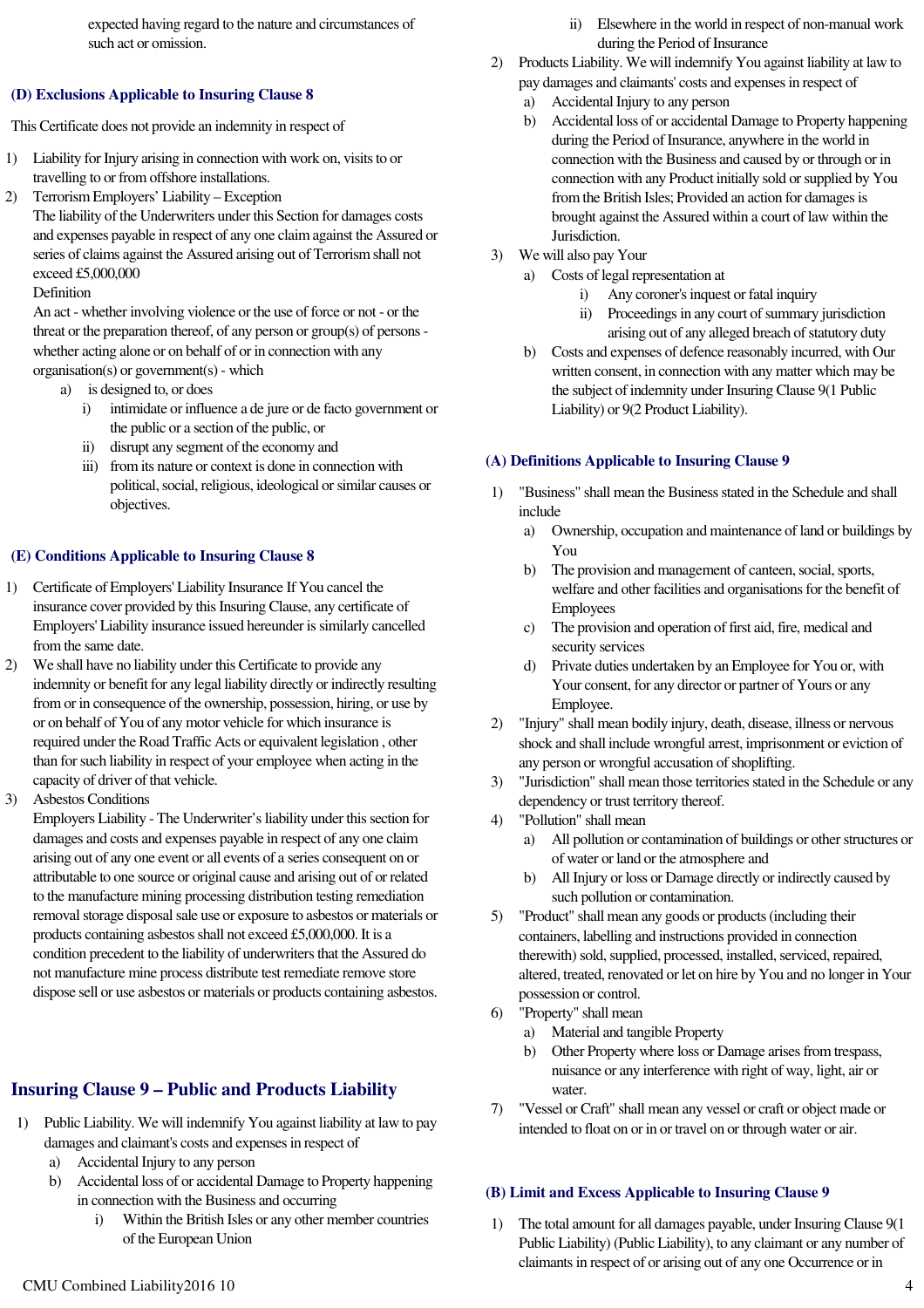respect of or arising out of all Occurrences of a series consequent on or attributable to one source or original cause shall not exceed the Limit of Indemnity stated in the Schedule;

2) The total amount for all damages payable, under Insuring Clause 9(2 Product Liability) (Products Liability), to any claimant or any number of claimants in respect of Injury, loss or Damage sustained as a result of all accidents occurring during any one Period of Insurance shall not exceed the Limit of Indemnity stated in the Schedule;

Provided that, in respect of Injury, loss or Damage occurring in Canada or the United States of America or any dependency or trust territory, Underwriters agreement to pay certain costs and expenses shall apply only to the extent that such costs and expenses when added to the damages payable fall within the Limit of Indemnity stated in the Schedule.

#### **(C) Addenda Applicable to Insuring Clause 9**

- 1) Contractual Liability
	- a) As far as concerns Insuring Clause 9(a), in respect of liability assumed by You by agreement and which would not have attached in the absence of such agreement, the indemnity by this Insuring Clause will only apply if the control of claims is vested in Us.
	- b) Insuring Clause 9(b) shall not apply in respect of liability assumed by You by agreement, other than liability arising out of a condition or warranty of goods implied by law, unless such liability would have attached notwithstanding such agreement.
- 2) Compensation for Court Attendance
	- In the event of any director or partner of Yours or any Employee attending court as a witness, at Our request, in connection with any claim in respect of which You are entitled to indemnity under this Insuring Clause, We will provide compensation to You at the following rates for each day on which attendance is required
		- a) Any director or partner £250 per day
		- b) Any Employee  $\text{£}150 \text{ per day}$
- 3) Health and Safety at Work

We will indemnify You and, at Your request, any director or partner of Yours or any Employee against legal costs and expenses reasonably incurred in the defence of any criminal proceedings (including a charge of manslaughter) brought for a breach of the Health and Safety at Work Act 1974 or the Health and Safety at Work (Northern Ireland) Order 1978 committed or alleged to have been committed in the course of the Business during the Period of Insurance, including legal costs and expenses reasonably incurred, with Our consent, in an appeal against conviction or prosecution costs awarded against You arising from such proceedings;

Provided that the proceedings relate to the health, safety and welfare of any person other than an Employee.

This extension does not cover the payment of fines or penalties.

- 4) Consumer Protection and Food Safety Acts. We will indemnify You and, at your request, any director or partner of Yours or any Employee under Insuring Clause 9(b) against legal costs and expenses reasonably incurred, with Our consent, in the defence of any proceedings brought for a breach of
	- a) Part II of the Consumer Protection Act 1987 or
	- b) Section(s) 7, 8, 14 and/or 15 of the Food Safety Act 1990 committed or alleged to have been committed in the course of the Business during the Period of Insurance, including legal costs and expenses reasonably incurred in an appeal against conviction arising from such proceedings. This extension does not cover
		- i) Legal costs and expenses where an indemnity is provided by any other insurance
- ii) Proceedings arising out of any deliberate act or omission by You
- iii) The payment of fines or penalties.
- 5) Other Persons. The indemnity provided by
	- a) Insuring Clause 9(1 Public Liability) will also apply to any principal to whom an indemnity is required to be provided under a contract for the performance of work by You in connection with the Business but only to the extent required by such contract
	- b) Insuring Clauses 9(1 Public Liability), 9(2 Product Liability) and 9(3 We will also pay) will also apply in the event of Your death, incapacity, insolvency or bankruptcy, to any personal representative of Yours in respect of liability incurred by You and if You so request the indemnity provided by Insuring Clauses 9(1 Public Liability), 9(2 Product Liability) and 9(3) will also apply
	- c) To any director or partner of Yours or any Employee in respect of liability for which You would have been entitled to indemnity under this Insuring Clause if the claim had been made against You
	- d) To any officer or member of Your canteen, social, sports, welfare and other facilities and organisations or first aid, fire, medical or security services in his/her respective capacity as such;

Provided that such persons shall observe, fulfil and be subject to the terms, conditions, limitations and exclusions of this Certificate insofar as they apply.

- 6) Damage to Hired or Rented Premises. Exclusion 2(b) of this Insuring Clause shall not apply to liability for accidental loss of or accidental Damage to premises (and/or fixtures and fittings of such premises) hired or rented by You for the purposes of the Business. This extension does not cover
	- a) Liability in respect of such loss or Damage if the liability is assumed by You under a tenancy or other agreement and would not have attached to You in the absence of such agreement
	- b) The first £100 of such loss or Damage caused otherwise than by fire or explosion.
- 7) Defective Premises Act 1972. Insuring Clause 9(2 Product Liability) is extended to include liability incurred by You under Section 3 of the Defective Premises Act 1972 or Section 5 of the Defective Premises (Northern Ireland) Order 1975 in connection with premises which have been disposed of by You. This extension does not cover
	- a) The cost of rectifying any Damage or defect in the premises disposed of
	- b) liability for which You are entitled to indemnity under any other insurance Policy or certificate.
- 8) Motor Contingent Liability. Notwithstanding Exclusion 4(a), We will indemnify You under Insuring Clause 9(a) in respect of liability at law for accidental Injury, loss or Damage arising out of the use of any motor vehicle, which is not Your Property nor provided by You, being used for the purposes of the Business.
	- This extension does not cover
	- a) loss of or Damage to any such vehicle
	- b) Injury, loss or Damage caused while you are driving such vehicle
	- c) liability which is insured or would, but for the existence of this section, be insured under any other insurance policy or certificate.
- 9) Product to Product Liability

Notwithstanding Exclusion 7, We will indemnify You under Insuring Clause 9(b) for accidental loss or Damage to a Product after it has left Your charge or control

a) caused by another Product supplied, installed or fitted by You or on Your behalf under a separate contract or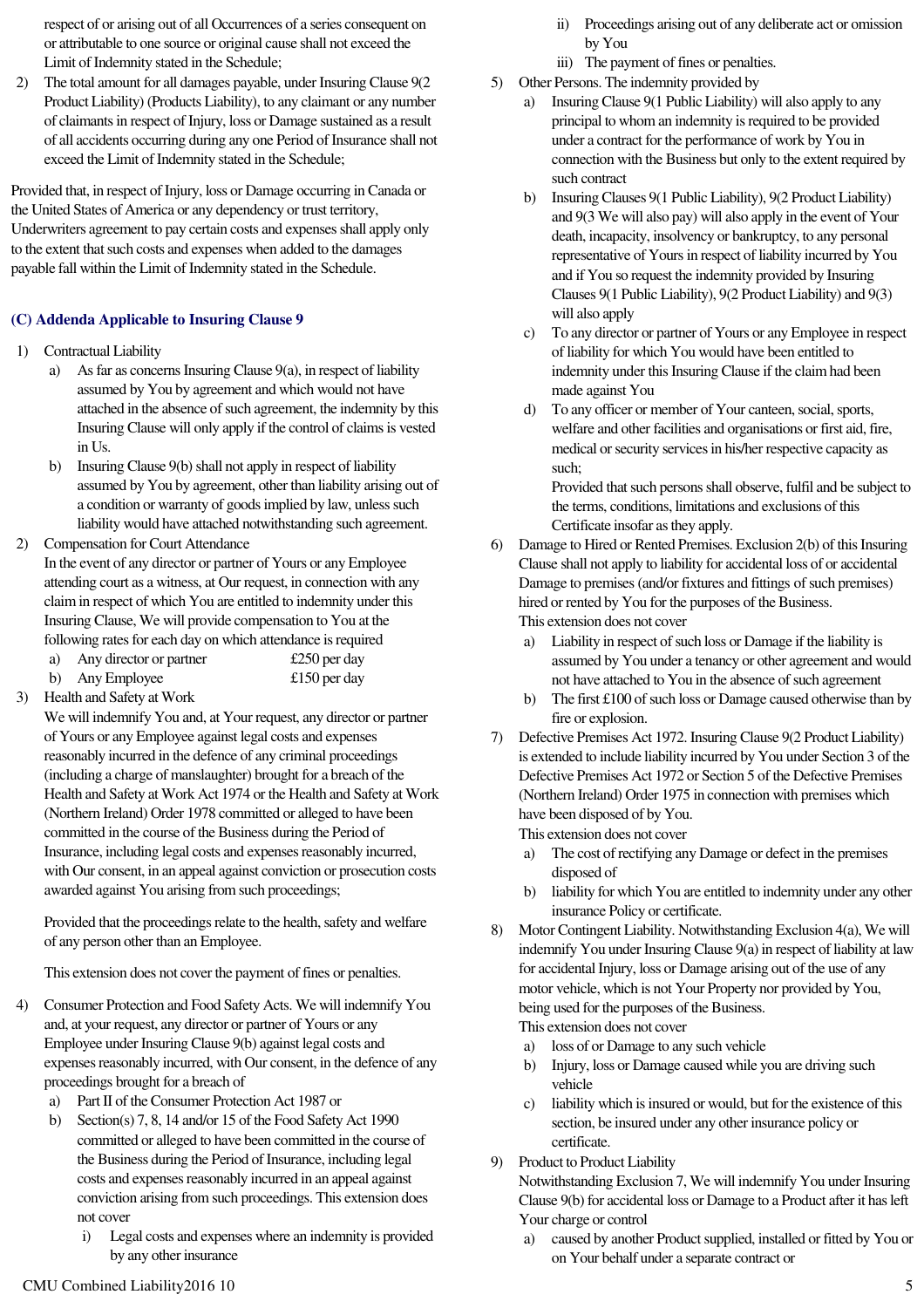- b) when You are engaged in any operation not connected with the supply, installation or fitting of the original Product
- 10) Overseas Personal Liability. Insuring Clause 9(1 Public Liability) is extended to indemnify You and, at Your request, any director or partner of Yours or any Employee, while temporarily outside the British Isles in connection with the Business, against liability at law incurred in a personal capacity for damages and claimants' costs and expenses in respect of accidental Injury to any person and accidental loss of or accidental Damage to Property; Provided that, in respect of Injury, loss or Damage occurring in Canada or the United States of America, or any dependency or trust territory
	- a) Underwriters agreement to pay certain costs and expenses shall apply only to the extent that such costs and expenses when added to the damages payable fall within the Limit of Indemnity stated in the Schedule.
	- b) This extension does not provide indemnity against damages awarded of a punitive, exemplary or non-compensatory nature in any form whatsoever.

This extension does not cover

- i) Liability for which You, any director, partner or Employee are / is entitled to indemnity under any other insurance Policy or certificate
- ii) Liability at law arising out of the ownership of any land or building(s).
- 11) Cross Liabilities. If the Assured comprises more than one party, Insuring Clause 9(1 Public Liability), 9(2 Product Liability) and 9(3 We will also pay) a) shall be construed as though separate Certificates had been issued to each;

Provided that nothing in this extension will operate to increase Our liability beyond the amount for which We would have been liable had this extension not applied

- 12) Data Protection Act. We will indemnify You and, at Your request, any director or partner of Yours or any Employee under Insuring Clause 9(1 Public Liability) against the sums which You or any director or partner of Yours or any Employee become(s) legally liable to pay as compensation, under section 13 of the Data Protection Act 1998, for Damage or distress caused in connection with the Business during the Period of Insurance provided that:
	- a) You are a registered user in accordance with the terms of the Act and have taken all reasonable care to comply with the requirements of the Data Protection Act 1998.
	- b) You are not in a Business as a computer bureau.

The total amount payable, under this extension, in respect of all claims occurring during any one Period of Insurance is limited to £250,000.

This extension does not cover

- a) Any Damage or distress caused by any deliberate act or omission by You the result of which could reasonably have been expected by You having regard to the nature and circumstances of such act or omission
- b) Any Damage or distress caused by any act of fraud or dishonesty
- c) The costs and expenses of rectifying, rewriting or erasing data
- d) The payment of fines or penalties
- e) Liability arising from the recording processing or provision of data for reward or to determine the financial status of any person.
- 13) Corporate Manslaughter Legal Defence Costs Extension Subject to the written consent and the control of the Underwriters and subject to all other Conditions and Exclusions applicable to this Policy, the indemnity provided under this Policy is extended to indemnify the Assured, and if

the Assured so requests, any Person Employed or director or partner of the Assured, in respect of legal costs incurred in the defence of any criminal proceedings brought, or in an appeal against conviction arising from such proceedings, in respect of manslaughter or culpable homicide or alleged manslaughter or culpable homicide, including a breach of the Corporate Manslaughter and Corporate Homicide Act 2007 and any amending and/or subsequent legislation provided that an offence is alleged to have been committed during the Period of Insurance and in the course of the Business.

The maximum amount payable under this Extension shall not exceed £1,000,000 in all during any one Period of Insurance. This Extension shall not apply:

- a) to fines or penalties of any kind or the cost of implementing any remedial order or publicity order.
- b) where indemnity is provided by any other Insurance. c) to proceedings consequent upon a deliberate act by or omission of any person entitled to indemnity under this Extension if the result thereof could reasonably have been expected having regard to the nature and circumstances of such act or omission.

### **(D) Exclusions Applicable to Insuring Clause 9**

This Certificate does not provide an indemnity in respect of liability

- 1) For injury to any Employee where the injury arises out of and in the course of such person's employment with You
- 2) For loss of or Damage to Property
	- a) Belonging to You
	- b) In the charge or under the control of You or any Employee, but this exclusion shall not apply to
		- i) Any personal Property (including motor vehicles) of Your directors, partners or visitors or Employees
		- ii) Premises (including fixtures, fittings and contents) not owned, hired or rented by You but temporarily occupied by You for the purposes of the Business.
- 3) For
	- a) Fines, penalties or punitive, exemplary or non-compensatory damages
	- b) For liquidated damages.
- 4) For Injury, loss or Damage caused by or through or in connection with the ownership, possession or use by You or on Your behalf of
	- a) Any mechanically propelled vehicle for which insurance or security is required under road traffic legislation but this exclusion shall not apply
		- i) While such vehicle is being used as a tool of trade (other than in respect of liability which is compulsorily insurable under road traffic legislation)
		- ii) In respect of the loading or unloading of such vehicle or the delivery or collection of goods to or from such vehicle
		- iii) In respect of the movement of any such vehicle, not belonging to You, which is interfering with the performance of the Business except where more specifically insured in whole or in part by any other insurance Policy or certificate
	- b) Any Vessel or Craft, other than hand propelled watercraft not exceeding 8 metres in length and in use on inland waters.
- 5) For Injury, loss or Damage arising from remedial or professional or other advice or treatment, given or administered or omitted by You or any director or partner of Yours or any Employee, for which a fee is or would normally be charged.
- 6) For loss of or Damage to that part of any Property on which You or Your agent are/is or have/has been working where the loss or Damage occurs as a direct result of such work.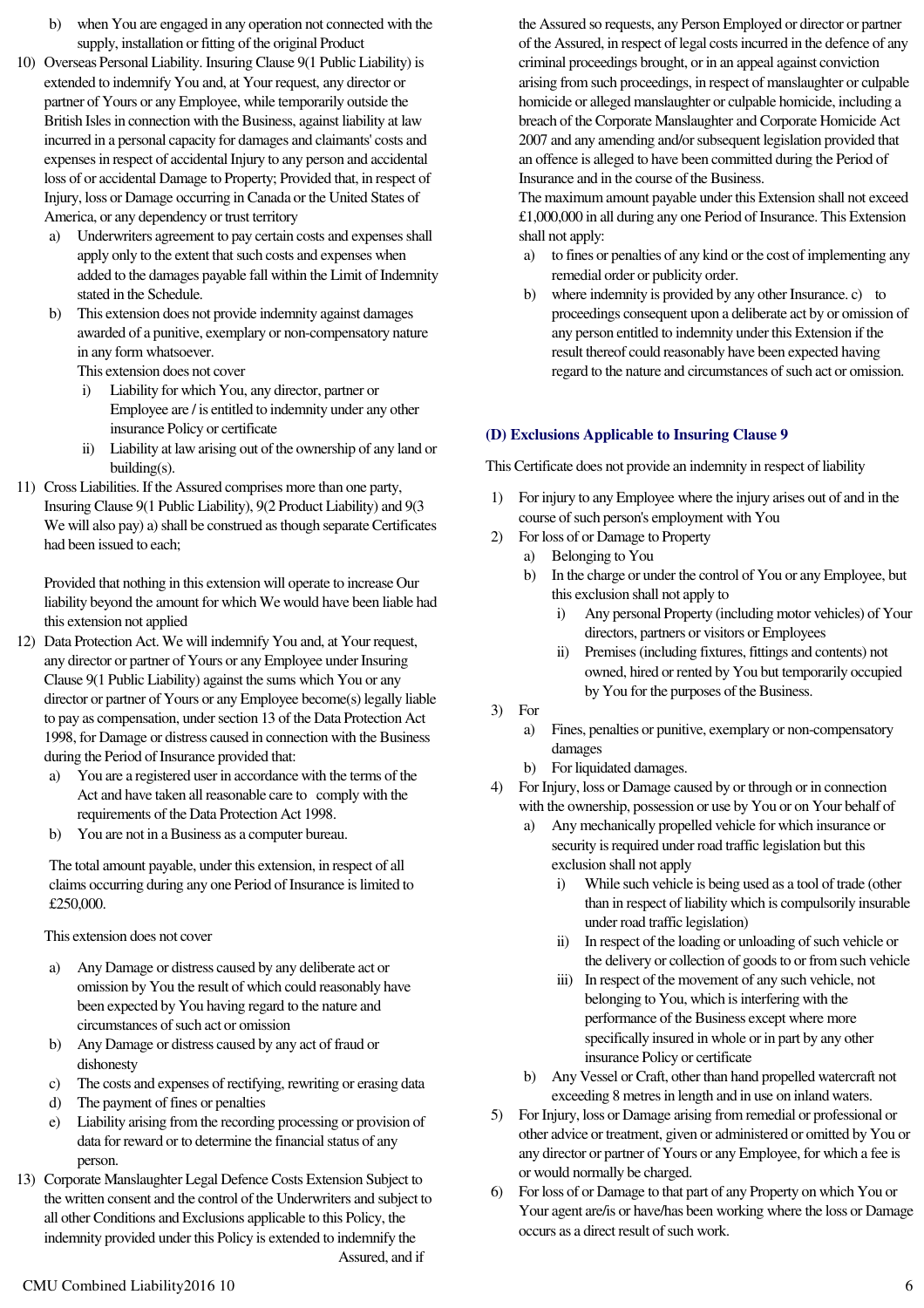- 7) For the cost of repair, alteration, removal, recall or replacement of any Product or for the cost of or reduction in the contract value of any Product.
- 8) Arising out of any Product which, with Your knowledge, is
	- a) Incorporated in any aircraft or aerial device and which could affect the safety, navigation or propulsion of such aircraft or aerial device
	- b) Used in the petrochemical industry in direct connection with manufacture, processing or storage
	- c) Exported to Canada or the United States of America or any dependency or trust territory.
- 9) For loss of or Damage to Property in respect of which You are required to effect insurance under the terms of clause 21.2.1 of the 1980 Edition of the Joint Contracts Tribunal conditions of contract (or any subsequent revision or substitution) or under the terms of any other contract requiring insurance of like kind.
- 10) Injury, loss or Damage directly or indirectly caused by Pollution including the cost of removing or nullifying or cleaning up the Pollution
	- a) Occurring in Canada and/or the United States of America or any dependency or trust territory
	- b) Occurring elsewhere in the world unless caused by a sudden identifiable unintended and unexpected incident which takes place in its entirety at a specific time and place during the Period of Insurance provided that
		- i) All Pollution which arises out of such incident shall be deemed to have occurred at the time such incident takes place and shall be deemed to be one incident irrespective of the number of Periods of Insurance over which such Pollution occurs
		- ii) The liability of Insures for all damages payable arising out of all Pollution which is deemed to have occurred during any one Period of Insurance shall not exceed, in the aggregate, the Limit of Indemnity stated in the Schedule.
- 11) Terrorism Public and Products Liability Exception

The Underwriters shall not indemnify the Assured under this Section in respect of injury, loss, damage, cost or expense of whatsoever nature directly or indirectly caused by, resulting from or in connection with any act of terrorism.

#### Definition

Terrorism shall mean an act - whether involving violence or the use of force or not - or the threat or the preparation thereof, of any person or group(s) of persons - whether acting alone or on behalf of or in connection with any organisation(s) or government(s) - which

- a) Intimidate or influence a de jure or de facto government or the public or a section of the public, or
	- i) Disrupt any segment of the economy and
	- ii) From its nature or context is done in connection with political, social, religious, ideological or similar causes or objectives.
- 12) Exclusion Fungus, Mould and Mildew Public and Products Liability

The Underwriters shall not indemnify the Assured under this Section against

- a) Damages, direct or consequential, on account of "bodily injury," "property damage," "personal or advertising injury," or "medical payments" arising out of, resulting from, caused by, contributed to, or in any way related to any fungus of any kind whatsoever, including but not limited to mildew, mould, spore(s) or allergens; or
- b) Any costs or expenses associated, in any way, with the abatement, mitigation, remediation, containment, detoxification, neutralization, monitoring, removal, disposal, or any obligation to investigate or assess the presence or effects of any fungus of any kind

whatsoever, including but not limited to mildew, mould, spore(s) or allergens; or

c) Any obligation or duty to defend any actions on account of "bodily injury," "property damage," "personal or advertising injury," or "medical payments" arising out of, resulting from, or in any way related to any fungus of any kind whatsoever, including but not limited to mildew, mould, spore(s) or allergens.

Irrespective of the cause of such fungus, mildew, mould, spore(s) or allergens, and whenever or wherever occurring.

For purposes of this exclusion, "bodily injury" shall include mental anguish, mental injury and/or emotional distress. All other terms and conditions of this Insurance remain unchanged.

13) Component Building Material Public and Products Liability **Exception** 

The Underwriters shall not indemnify the Assured under this Section in respect of injury, loss, damage, cost or expense of whatsoever nature directly or indirectly caused by, resulting from or in connection with any component building material that must be removed, encapsulated, or otherwise abated because its presence or release is a hazard to human health.

- 14) Products Supplied (Applicable To Public Liability Section Only) We will not pay for any liability arising out of Products supplied other than:
	- a) food or drink sold or supplied for consumption by Your directors, Employees or visitors
	- b) the disposal of furniture and office equipment originally intended solely for use by You in connection with the Business and which is no longer required for that purpose

## **(E) Exclusions Applicable to Insuring Clause 9**

### Asbestos Conditions

Public Liability - Underwriters will not indemnify the Assured in respect of any liability arising from the manufacture mining processing distribution testing remediation removal storage disposal sale use or exposure to asbestos or materials or products containing asbestos whether or not there is another cause of loss which may have contributed concurrently or in consequence of a loss.

## **General Definitions - Applicable to the Certificate as a Whole**

- 1) "Assured/Assureds/You/Your/Yours" shall mean the person(s), company or firm named as the Assured in the Schedule whilst carrying on the Business.
- 2) "British Isles" shall mean England, Scotland, Wales, Northern Ireland, the Isle of Man, and the Channel Islands.
- 3) "Business" shall mean the Business stated in the Schedule.
- 4) "Employee(s)" shall mean
	- a) Any person(s) employed by You under a contract of service or apprenticeship
	- b) Labour masters and persons supplied by them
	- c) 0 persons employed by labour only subcontractors
	- d) Persons offering their services on a labour only basis
	- e) Persons engaged in work experience manpower services or similar schemes
	- f) Self-employed persons and voluntary helpers
	- g) Any person(s) supplied to or hired in or borrowed by You working for You in connection with the Business and normally resident in the British Isles.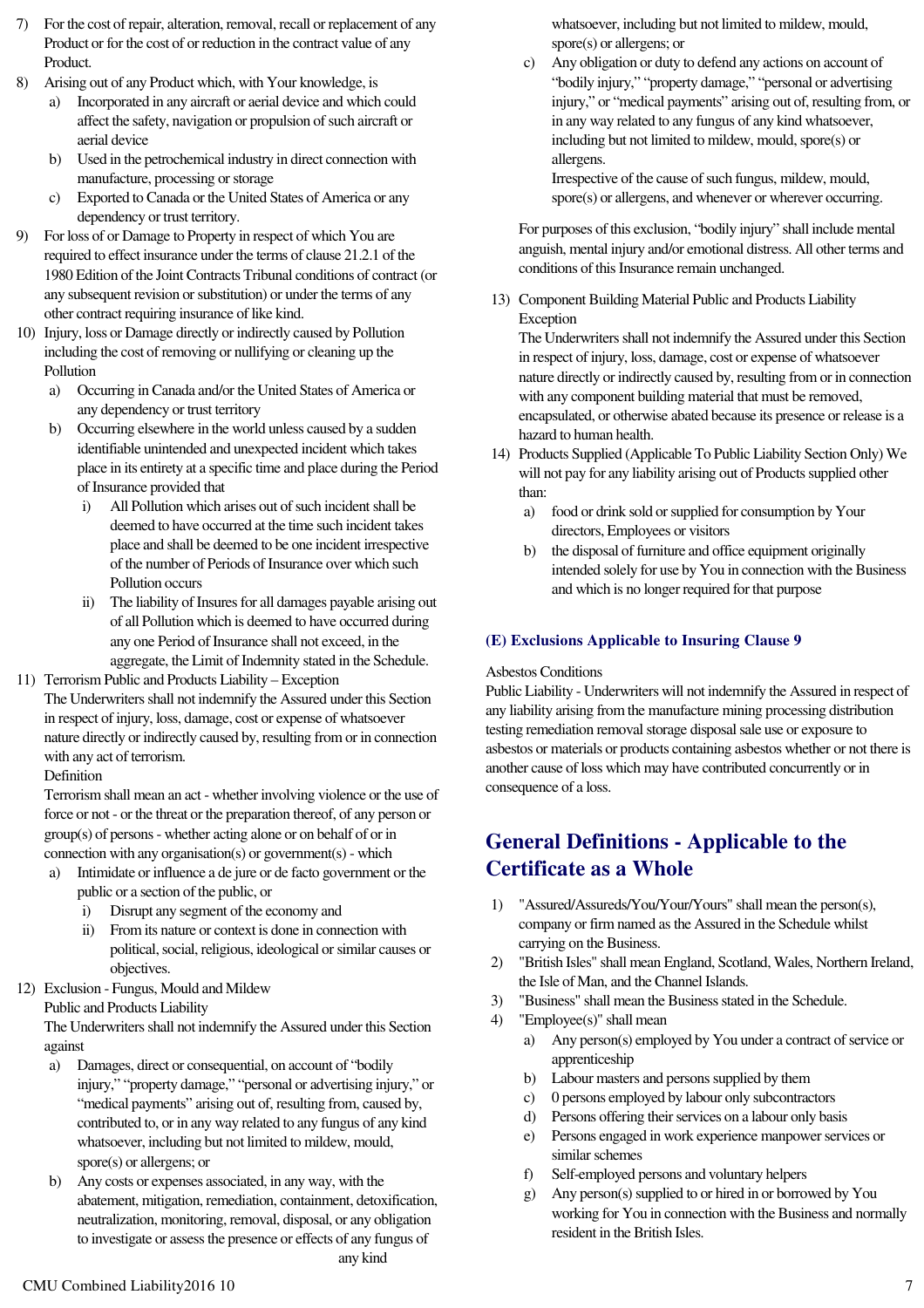- 5) "Limit(s) of Indemnity" shall mean the amount(s) stated in the Schedule and shall apply to the Insuring Clause and/or item to which specific reference is made.
- 6) "Period of Insurance" shall mean the period stated in the Schedule
- 7) "Premises" shall mean the premises stated in the Schedule.
- 8) "Premium" shall mean the amount stated in the Schedule.
- 9) "Terrorism" shall mean any act of any person acting on behalf of or in connection with any organisation with activities directed towards the overthrowing or influencing of any government de jure or de facto by force or violence.
- 10) "We/Us/Our/Underwriter/Underwriters" shall mean the Insurers.

## **General Exclusions Applicable to the Certificate as a Whole**

#### This Certificate does not cover

- 1) Loss, destruction or Damage to any Property or any loss or expense resulting from it or any consequential loss that is directly caused by, contributed to by or arising from confiscation, requisition, nationalisation, seizure, detention or destruction by any government, public, local or customs authority.
- 2) Loss or destruction of or Damage to any Property in Northern Ireland, or loss resulting therefrom, occasioned by or happening through or in consequence directly or indirectly of
	- a) Civil commotion
	- b) Terrorism

In any action, suit or other proceedings where We allege that by reason of the definition of Terrorism applying to this Certificate any loss, destruction or Damage is not covered (or is covered only up to a specified limit of liability) the burden of proving that such loss, destruction or Damage is covered (or is covered beyond that limit of liability) shall be upon You.

- 3) Any expense, consequential loss, legal liability or any loss or destruction of, or Damage to, Property directly or indirectly caused by or contributed to by or arising from
	- a) Ionising radiation or contamination by radioactivity from any nuclear fuel or from any nuclear waste from the combustion of nuclear fuel,
	- b) The radioactive, toxic, explosive or other hazardous properties of any explosive nuclear assembly or nuclear component thereof,
	- c) Pressure waves caused by aircraft and other aerial devices travelling at sonic or supersonic speeds,
	- d) War, invasion, act of foreign enemy, hostilities (whether war be declared or not), civil war, rebellion, insurrection, revolution or military or usurped power,
	- e) Solely to change in the water table level, and in Northern Ireland and the Republic of Ireland only
	- f) Riot, civil commotion, strikers, labour or political disturbances, vandals or malicious persons.
	- g) the use of any explosive nuclear weapon or device or the emission discharge dispersal or escape of fissile material emitting a level of radioactivity
	- h) the emission discharge dispersal release or escape of any solid liquid or gaseous chemical compound which when suitably distributed is capable of causing incapacitating disablement or death amongst people or animals
	- i) the emission discharge dispersal release or escape of any pathogenic (disease producing) mico-organism(s) and chemically synthesised toxin(s) (including genetically modified organisms and chemical synthesised toxin(s) (including genetically modified organisms and chemically synthesised toxins)
- 4) Under Insuring Clause 9, any legal liability directly or indirectly resulting from or in consequence of any failure of any computer or other electronic data processing device, equipment or system, any hardware, software, programme, instruction, data or component utilised or intended to be utilised therein or thereby, or any actual or intended function of or process performed by any of the foregoing, (by whomsoever owned or operated), to recognise or respond to, correctly and effectively, any particular date or period of time (continuous or otherwise).
- 5) Terrorism Exclusion Endorsement

Notwithstanding any provision to the contrary within this insurance or any endorsement thereto it is agreed that this insurance excludes loss, damage, cost or expense of whatsoever nature directly or indirectly caused by, resulting from or in connection with any act of terrorism regardless of any other cause or event contributing concurrently or in any other sequence to the loss.

For the purpose of this endorsement an act of terrorism means an act, including but not limited to the use of force or violence and/or the threat thereof, of any person or group(s) of persons, whether acting alone or on behalf of or in connection with any organisation(s) or government(s), committed for political, religious, ideological or similar purposes including the intention to influence any government and/or to put the public, or any section of the public, in fear.

This endorsement also excludes loss, damage, cost or expense of whatsoever nature directly or indirectly caused by, resulting from or in connection with any action taken in controlling, preventing, suppressing or in any way relating to any act of terrorism.

If the Insurers allege that by reason of this exclusion, any loss, damage, cost or expense is not covered by this insurance the burden of proving the contrary shall be upon the Assured. In the event any portion of this endorsement is found to be invalid or unenforceable, the remainder shall remain in full force and effect.

### 6) Electronic Data Endorsement B

- a) Electronic Data Exclusion. Notwithstanding any provision to the contrary within the Policy or any endorsement thereto, it is understood and agreed as follows:
	- i) This Policy does not insure loss, damage, destruction, distortion, erasure, corruption or alteration of Electronic Data from any cause whatsoever (including but not limited to Computer Virus) or loss of use, reduction in functionality, cost, expense of whatsoever nature resulting therefrom, regardless of any other cause or event contributing concurrently or in any other sequence to the loss.

Electronic Data means facts, concepts and information converted to a form useable for communications, interpretation or processing by electronic and electromechanical data processing or electronically controlled equipment and includes programmes, software, and other coded instructions for the processing and manipulation of data or the direction and manipulation of such equipment. Computer Virus - means a set of corrupting, harmful or otherwise unauthorised instructions or code including a set of maliciously introduced instructions or code, programmatic or otherwise, that propagate themselves through a computer system or network of whatsoever nature. Computer Virus includes but is not limited to "Trojan Horses", "worms" and "time or logic bombs".

ii) However, in the event that a peril listed below results from any of the matters described in paragraph a) above, this Policy, subject to all its terms, conditions and exclusions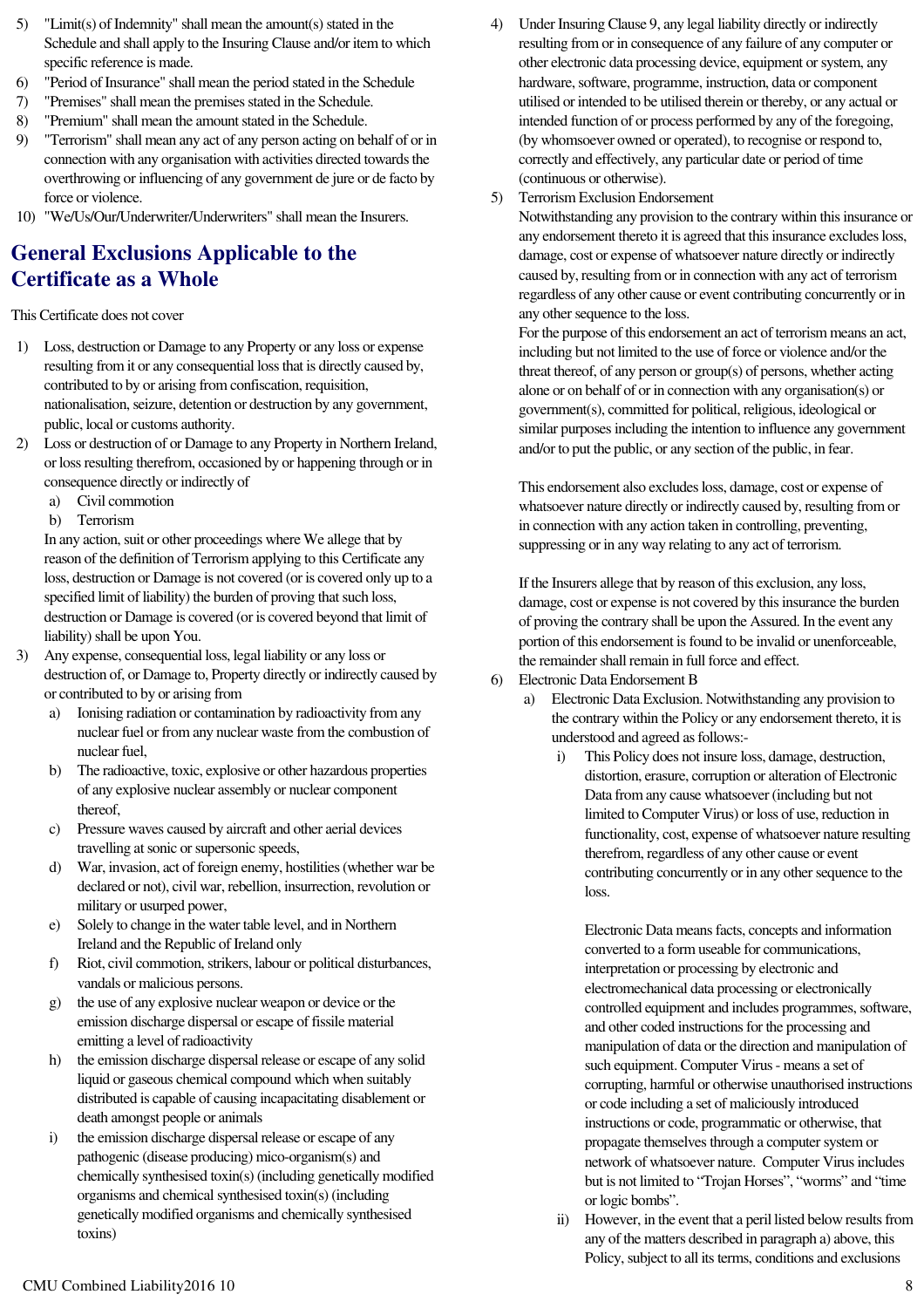will cover physical damage occurring during the Policy period to property insured by this Policy directly caused by such listed peril.

Listed Perils Fire Explosion

b) Electronic Data Processing Media Valuation. Notwithstanding any provision to the contrary within the Policy or any endorsement thereto, it is understood and agreed as follows:-

Should electronic data processing media insured by this Policy suffer physical loss or damage insured by this Policy, then the basis of valuation shall be the cost of the blank media plus the costs of copying the ELECTRONIC DATA from back-up or from originals of a previous generation. These costs will not include research and engineering nor any costs of recreating, gathering or assembling such ELECTRONIC DATA. If the media is not repaired, replaced or restored the basis of valuation shall be the cost of the blank media. However, this Policy does not insure any amount pertaining to the value of such ELECTRONIC DATA to the Assured or any other party, even if such ELECTRONIC DATA cannot be recreated, gathered or assembled.

7) Fines Or Penalties

We will not be liable in respect of:

- i) The costs of appeal against any improvement or prohibition notices
- ii) Fees for intervention payable under the Health and Safety Fees (Regulations) 2012
- iii) Compensation ordered or awarded by a court of Criminal **Jurisdiction**

## **General Conditions Applicable to the Certificate as a Whole**

- 1) Identification. The Certificate, Schedule and all operative endorsements are to be read as one contract and any words or expressions to which a specific meaning has been attached in the General Definitions shall have the same meaning wherever they appear except where amended by Definitions Applicable To (the specific) Insuring Clause.
- 2) Non Disclosure. This Certificate shall be voidable in the event of misrepresentation, misdescription or non disclosure in any material information.

However, We agree not to void the Policy provided that:

- a) such misrepresentation or non-disclosure has not been deliberate or reckless
- b) such misrepresentation or non-disclosure has not been of such nature that, if the material particular had been fairly presented or had been disclosed, We would not have entered into this Policy on any terms.
- c) We shall be entitled to impose appropriate additional terms (other than Premium) with effect from inception or if applicable the date of the alteration.

If at the time of Damage, claim or loss the premium charged to You would have been higher but for the misrepresentation or nondisclosure in any material particular Our liability for any loss amount payable shall be limited to the proportion that the premium charged bears to the higher premium.

3) Duty of Care. You must

- a) Take all reasonable precautions to minimise the risk of loss, destruction, Damage, injury and disease as if this Certificate were not in force
- b) Exercise reasonable care in the selection and supervision of Employees.
- 4) Cancellation
	- a) You may cancel this Certificate by giving Us notice in writing. If You cancel the Certificate You may be entitled to a refund of premium (subject to an administration charge) provided that no claim has been made during the current Period of Insurance.
	- b) We may cancel this Certificate by giving You 30 days' notice at Your last known address. If We cancel the Certificate We shall refund premium paid for any period beyond the effective date of cancellation.
- 5) Claims notifications

If loss, destruction, Damage, death or injury occurs which may result in a claim under this Certificate You must

- a) tell the police as soon as reasonably possible if it involves theft or any attempted theft, malicious Damage or vandalism or any loss of money
- b) tell Us, as soon as reasonably possible (within 7 days for riot Damage) and supply Us with any information, proof and certificates that We may reasonably ask for.
- c) send to Us without delay any letter of claim, writ, summons or other legal documents relative to that incident.
- 6) Rights and Responsibilities
	- a) We may enter any Building in which loss, destruction or Damage has occurred and deal with the salvage. However, no Property may be abandoned to Us.
	- b) We may, in the event of any occurrence resulting in any claim(s), under Insuring Clauses 8 and 9 pay to You the Limit of Indemnity for such occurrence (but deducting such sum or sums already paid as damages in respect of such occurrence) or any lesser amount for which the claim(s) can be settled and We shall thereafter be under no further liability in respect of such occurrence, except for costs and expenses incurred prior to the date of the payment.
	- c) This policy shall be terminated if:
		- i) the Business is wound up or carried on by a liquidator, administrator or receiver or permanently discontinued or
		- ii) Your interest ceases other than by death or
		- iii) any alteration is made either in the Business or in the Premises or property therein or any other circumstances whereby the risk is increased unless otherwise stated

at any time after the commencement of this Policy unless its continuance be admitted by Us and We agree not to avoid the Policy provided that:

- i) such alteration is not of such a nature that if the alteration had occurred prior to the commencement on this Policy We would not have entered into this Policy on any terms.
- ii) You shall pay an appropriate additional premium if required by Us with effect from the date of the alteration.
- iii) We shall be entitled to impose appropriate additional terms, other than premium, with effect from the date of the alteration.
- d) You must do and allow to be done anything reasonably practicable to reduce any loss, destruction, Damage or interruption of or interference with the Business which may be the subject of a claim under this Certificate.
- e) If a portion of the Premium for any Insuring Clause has been calculated on estimates given by You, then You must
	- i) Keep an accurate record containing all relevant particulars and at all times allow Us to inspect your record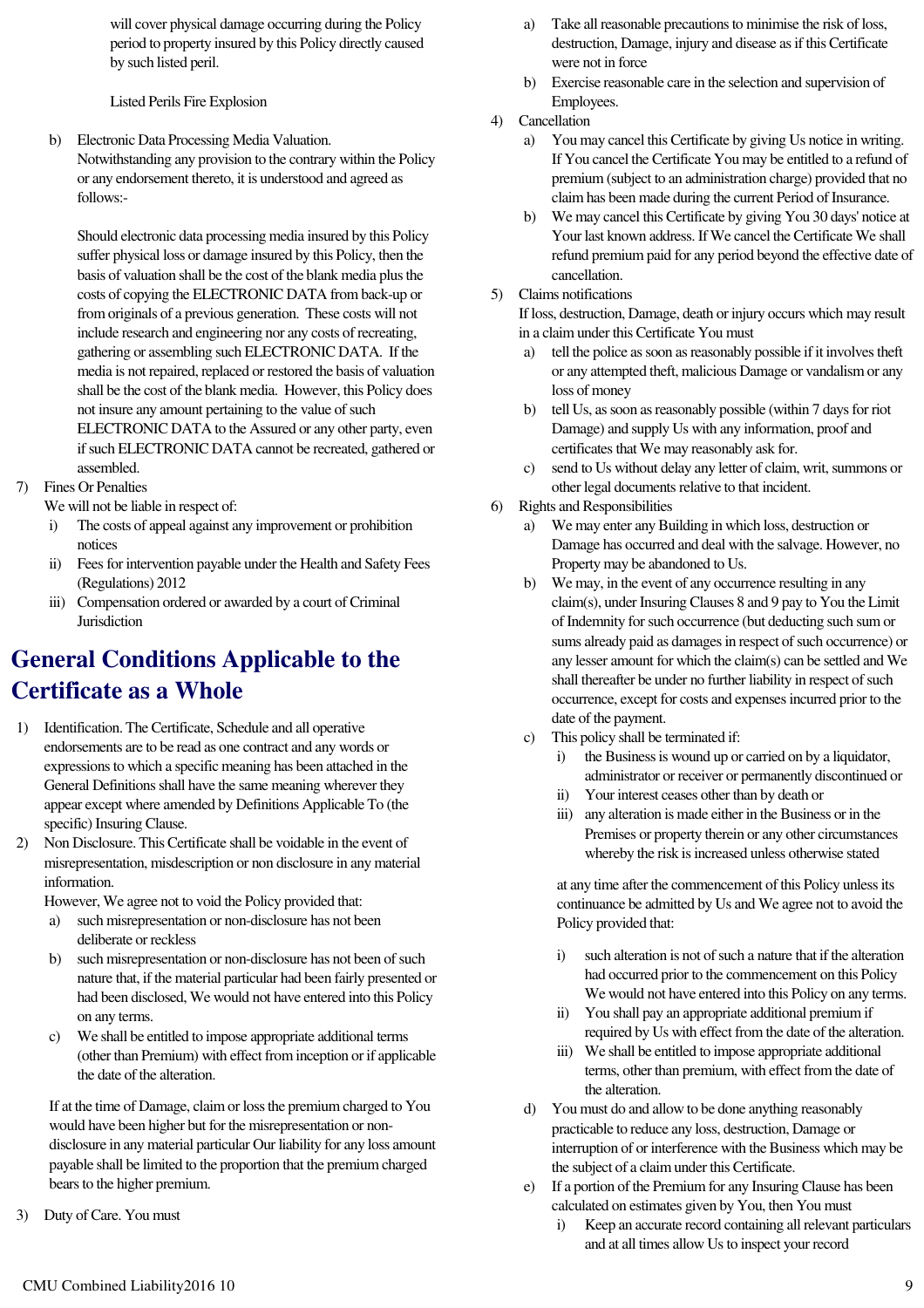ii) Within one month, (or any other period agreed by Us) send to Us any particulars and information that We may reasonably ask for.

The Premium will be adjusted and the difference will be paid by You subject to any minimum premium that may apply.

f) Persons seeking the protection of this Certificate must not, without Our consent in writing, admit or reject liability, negotiate or make any offer, promise or payment in connection with any accident which may result in a claim under this Certificate.

We may take over and conduct in the name of that person, with absolute control, the defence or settlement of that claim. Further, We may take legal action in the name of any such person (at Our expense and for Our own benefit) to recover from others compensation in respect of anything covered by this Certificate.

- g) In the event of a claim arising under any Insuring Clause other than Insuring Clauses 8 and 9 of this Certificate, We agree to waive any rights remedies or relief to which We might become entitled by subrogation against any company standing in relation of subsidiary to parent or parent to subsidiary to the Assured in each case as defined in current legislation.
- h) If a claim is in any respect fraudulent or if any fraudulent means or devices be used by You or anyone appointed to act on Your behalf to obtain any benefit under this Policy or if any Damage, claim or loss is occasioned by the wilful act or connivance of You, We will:
	- i) Have no liability to pay any part of or the whole of the fraudulent claim
	- ii) Be entitled to refuse all claims arising after the fraudulent action
	- iii) Remain liable for legitimate claims before the fraudulent action
	- iv) Terminate the Policy from the date of the fraudulent action whether or not the Policy had expired before the discovery of the fraud.
- 7) Warranty. Any warranty shall, from the time it is applied, continue to be in force during the whole currency of this Certificate. Failure to comply with any warranty shall invalidate any claim for loss, destruction, Damage or liability which is wholly or partly due to or affected by such failure to comply.
- 8) Other Insurance

If at the time of any occurrence which gives rise to a claim under this policy the Damage, legal costs, expenses or liability is covered in whole or in part by any other insurance or would be otherwise insured but for the existence of this policy, We shall only pay that amount which exceeds the maximum amount payable under such other insurance had this insurance not been effected.

Where a claim includes the defence of criminal proceedings brought or in appeal against conviction We will not pay any costs and expenses where cover is provided by any other insurance or where but for the existence of this Policy would have been provided by such insurance.

- 9) Arbitration. Where a claim has been accepted under this Certificate but there is disagreement over the amount to be paid, the matter will be referred to an arbitrator in accordance with the statutory provisions then current. If this happens, an award must be made by the arbitrator before legal proceedings can be commenced.
- 10) Security Protections. It is a condition precedent to liability under this Certificate that all security protections, under Your control, existing at the Premises at the inception of this insurance or subsequently installed or fitted at Our request
- a) Be kept in force and maintained in proper working order throughout the currency of this insurance, and
- b) Shall not be varied or altered in any way, without Our consent, and
- c) Shall be in full and proper use, at all times, when the Premises are closed to Business or left unattended.
- 11) Due Observance. The due observance of and compliance with the terms, provisions and conditions of this Certificate in so far as they relate to anything to be done or complied with by You, shall be conditions precedent to any liability of Us.
- 12) Law of Contract. The contract of insurance evidenced by this Certificate shall be governed by English law and subject to the exclusive jurisdiction of the English courts.
- 13) Multiple Assureds. Our liability under any and all contracts of insurance evidenced or deemed to be evidenced by this Certificate shall be the liability so specified in this Certificate as applicable to any one such contract and shall not (save as so specified) be varied or deemed varied by virtue of the number or type of Assureds or claims under this Certificate.
- 14) Data Protection Act 1998. It is understood by the Assured that any information provided to the Underwriters regarding the Assured will be processed by the Underwriters, in compliance with the provisions of the Data Protection Act 1998, for the purpose of providing insurance and handling claims, if any, which may necessitate providing such information to third parties.
- 15) Sanction Limitation and Exclusion Clause. No (re)insurer shall be deemed to provide cover and no (re)insurer shall be liable to pay any claim or provide any benefit hereunder to the extent that the provision of such cover, payment of such claim or provision of such benefit would expose that (re)insurer to any sanction, prohibition or restriction under United Nations resolutions or the trade or economic sanctions, laws or regulations of the European Union, United Kingdom or United States of America.
- 16) Insured's Compliance. You shall at all times provide such information to and co-operate with Us or Our appointed agents to allow Us to be able to comply with all relevant statutory requirements or such relevant Practice Directions and Pre-Action Protocols as may be issued and approved from time to time by the Head of Civil Justice or comply with the requirements of official investigation pursuant to Statute or otherwise.
- 17) Proportionment Of Defence Costs. Except where the Limit of Indemnity is inclusive of defence costs if a payment exceeding the Limit of Indemnity has to be made to dispose of a claim Our liability to pay all defence costs in connection with the claim shall be limited to such proportion of the defence costs as the Limit of Indemnity bears to the amount paid to dispose of the claim.
- 18) Application Of Limits Of Indemnity (Applicable To Public Liability And Products Sections Only). In the event of any one originating cause giving rise to an occurrence or series of occurrences which form the subject of indemnity under both Public and Products Liability Section, each Section shall apply separately and be subject to its own separate Limits of Indemnity provided always that the total amount of Our liability shall be limited to the greater of the Limits of Indemnity available under either Section providing indemnity for the occurrence or series of occurrences.

## **Compensation**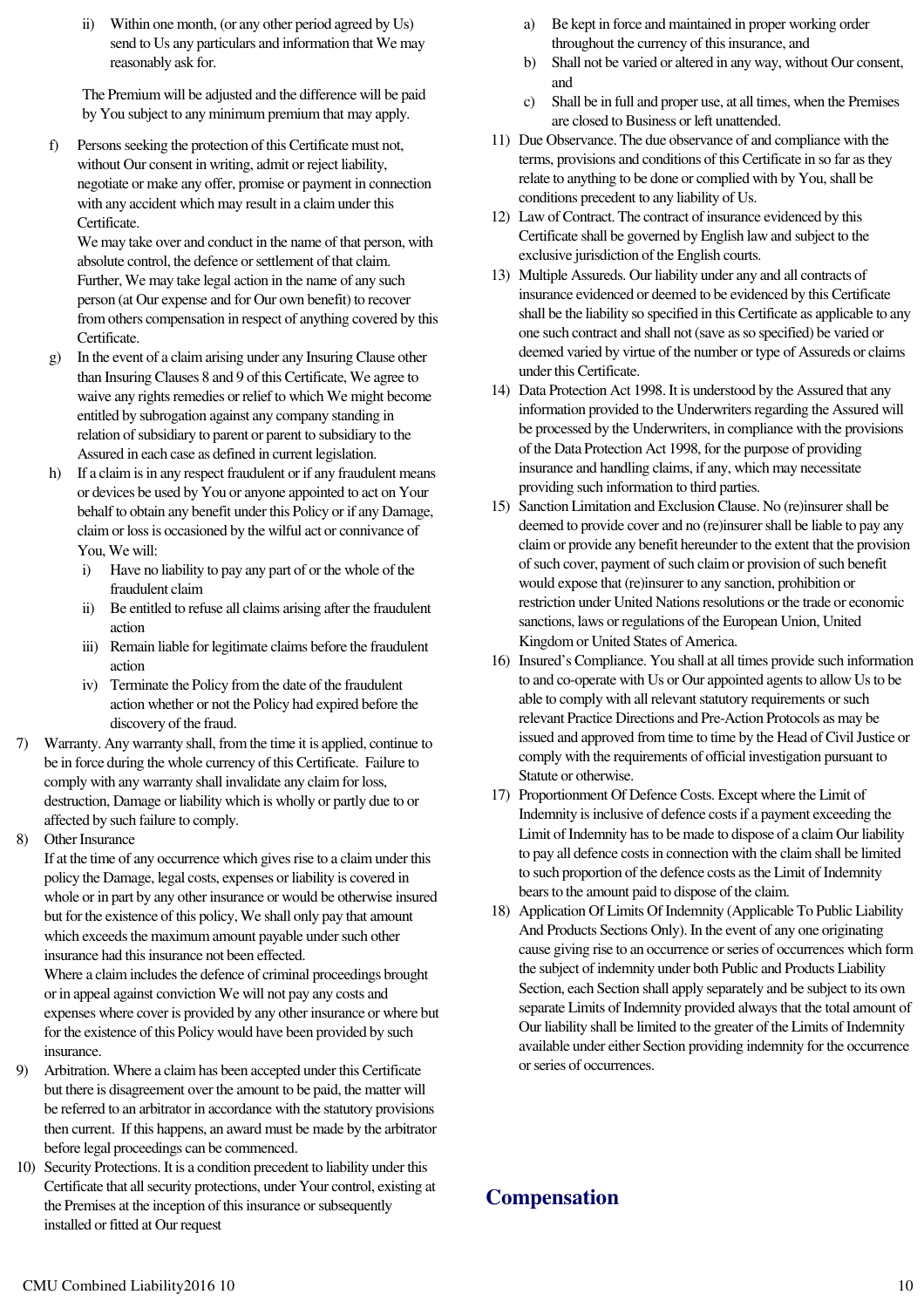You may be entitled to compensation from the Financial Services Compensation Scheme should the insurer(s) be unable to meet it's/their liabilities under this Policy.

## **Regulation**

Capital Markets Underwriting Limited is authorised and regulated by the Financial Conduct Authority (No. 511151). This can be checked on the FCA website at www.fca.gov.co.uk/register or by calling the FCA Consumer Helpline on 0800 111 6768.

Argenta Syndicate Management Limited (registered number 204974) (ASML) is authorised by the Prudential Regulation Authority (PRA) and regulated by the Financial Conduct Authority (FCA) and the PRA. The FCA's website, which includes a register of all regulated firms can be visited at www.fca.org.uk/register.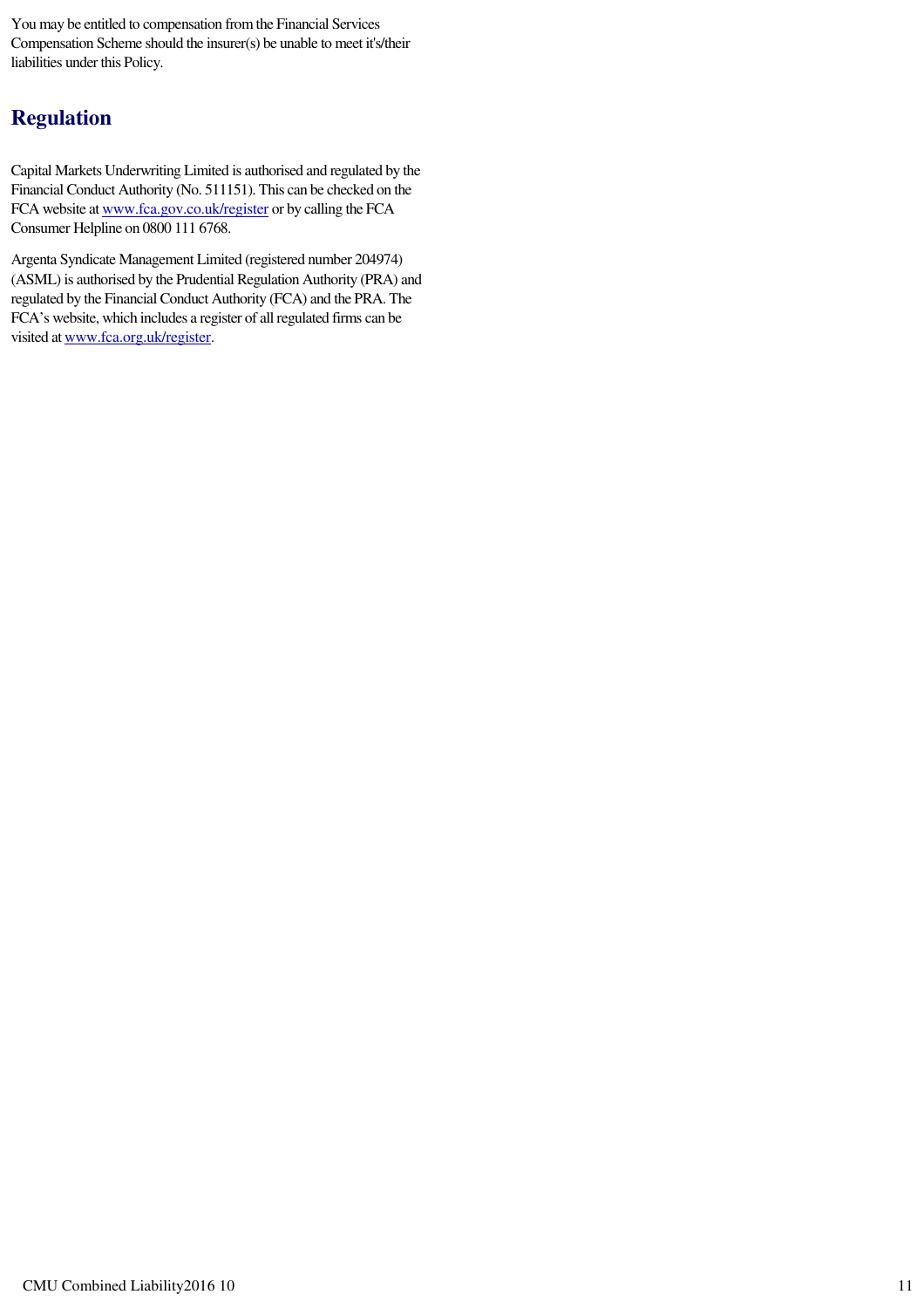## **Business Legal Cover**

This section is provided by Arc Legal Assistance Limited

## **LEGAL ADVICE LINE SERVICE**

Capital Markets Underwriting Business Legal Cover provides access to a 24 hour, 365 days a year legal advice line service.

You can use the service to seek legal advice on any legal problem that you have concerning your business, for example, employment queries, contract disputes or data protection or health & safety laws etc. The list is endless.

The advice line is staffed by qualified lawyers who will confirm the advice in writing if you wish.

## **EMPLOYMENT DISPUTES**

As a condition of the business legal cover, you must seek authorisation from the advice line before dismissing an employee or making any significant changes to the employee's terms and conditions of employment.

**If you fail to seek and/or follow the advice of the advice line, in the event that an employee makes a claim against you, you may not be covered under this insurance.** 

## **CLAIMS NOTIFICATION**

To notify us of a claim under the business legal cover, you should telephone the legal advice line. The advice line will discuss the problem with you and, if appropriate, arrange for a claim form to be sent to you. Claim forms are only available by contacting the advice line.

Nobody wants to become involved in legal action if it can be avoided. Most disputes can be resolved amicably if the right course of action is followed at an early stage. By contacting the advice line as soon as you are aware of a potential dispute and by following our advice, you will know what your legal position is and what course of action you should take next.

## **TO CONTACT THE LEGAL ADVICE LINE TELEPHONE**

## **Telephone 0344 770 1040**

## **AND QUOTE "Capital Markets Underwriting Business**  Legal Cover"

**You should notify us of any potential claim immediately. If you do not notify us within 180 days of you first becoming aware of a potential claim you will not be covered.** 

**This insurance only covers legal costs incurred by Irwin Mitchell Solicitors or their agents appointed by us until court or tribunal proceedings are issued.** 

#### **DEFINITIONS**

- **"Aggregate Limit of Liability"** shall mean the maximum amount payable under this Section of Cover in any one Period of Insurance. **The Aggregate Limit of Liability is £500,000.**
- **"Appointed Representative"** shall mean Irwin Mitchell Solicitors or their agents appointed to act for the Assured by Arc.
- **"Arc"** shall mean Arc Legal Assistance Limited who administers this insurance on behalf of Underwriters.
- **"Assured"** shall mean the person, persons, partnership, firm, company, body corporate, trust or association stated in the Schedule including all partners, Officers, Employees, trustees or committee members of such Assured but in that capacity only.
- In the event of the death or incapacity of the Assured who is an individual, the estate, heirs, legal representatives or assigns
- (as the case may be) of that Assured shall be entitled to receive indemnity or benefit under this Section of Cover as if it or they were that Assured.
- "Award" shall mean the award of compensation which the Assured must pay as a result of
	- i) Judgment in a claim under the Legislation in relation to Employment, or
	- ii) Judgment in a claim under section 22 or 23 of the Data Protection Act 1984 concerning the inaccuracy, loss, destruction or unauthorised disclosure of data, or
	- iii) The Assured's out-of-court settlement of a claim under (i) or (ii) above to which Underwriters have given their written consent

#### other than

- i) Anything due under the contract of Employment, or
- ii) Any payment made for or in recognition of redundancy, or
- iii) Any additional, protective or special award, or
- iv) Any compensatory award specified in a reinstatement or reengagement order or made by reason of the Assured's failure to provide written reasons for a dismissal, or
- v) Any interim relief or other interim payment.
- **"Business"** shall mean any business activity of the Assured specified in the Schedule and carried on in the Territory.
- **"Claim"** shall mean any claim made under this Section of Cover for any benefit provided by this insurance.
- **"Claim Limit of Liability"** shall mean the maximum amount payable under this Section of Cover arising from any one Event. **The Claim Limit of Liability is £100,000.**
- **"Computer"** shall mean any computer or other electronic data processing device, equipment or system, any hardware, software, programme, instruction, data or component utilised or intended to be utilised in or by any such item, or any actual or intended function of or process performed by any of them.
- **"Dispute"** shall mean any situation involving a disagreement with or action by someone in which the Assured's legal rights need to be protected by legal proceedings or accounting practice.
- **"Employee"** shall mean any individual who was or is or may become subject to a contract of service or apprenticeship with anyone named or identified in the Schedule as the Assured, or with any partner therein or trustee or committee member thereof.
- **"Employment"** shall mean any actual, alleged or attempted employment of the Employee in the course of the Business.
- **"Enforcement Notice"** shall mean an improvement notice or a prohibition notice within the respective meanings given by sections 21 and 22 of the Health and Safety at Work etc. Act 1974.
- **"Event"** shall mean any Dispute, accident or other event which produces a Claim or Claims.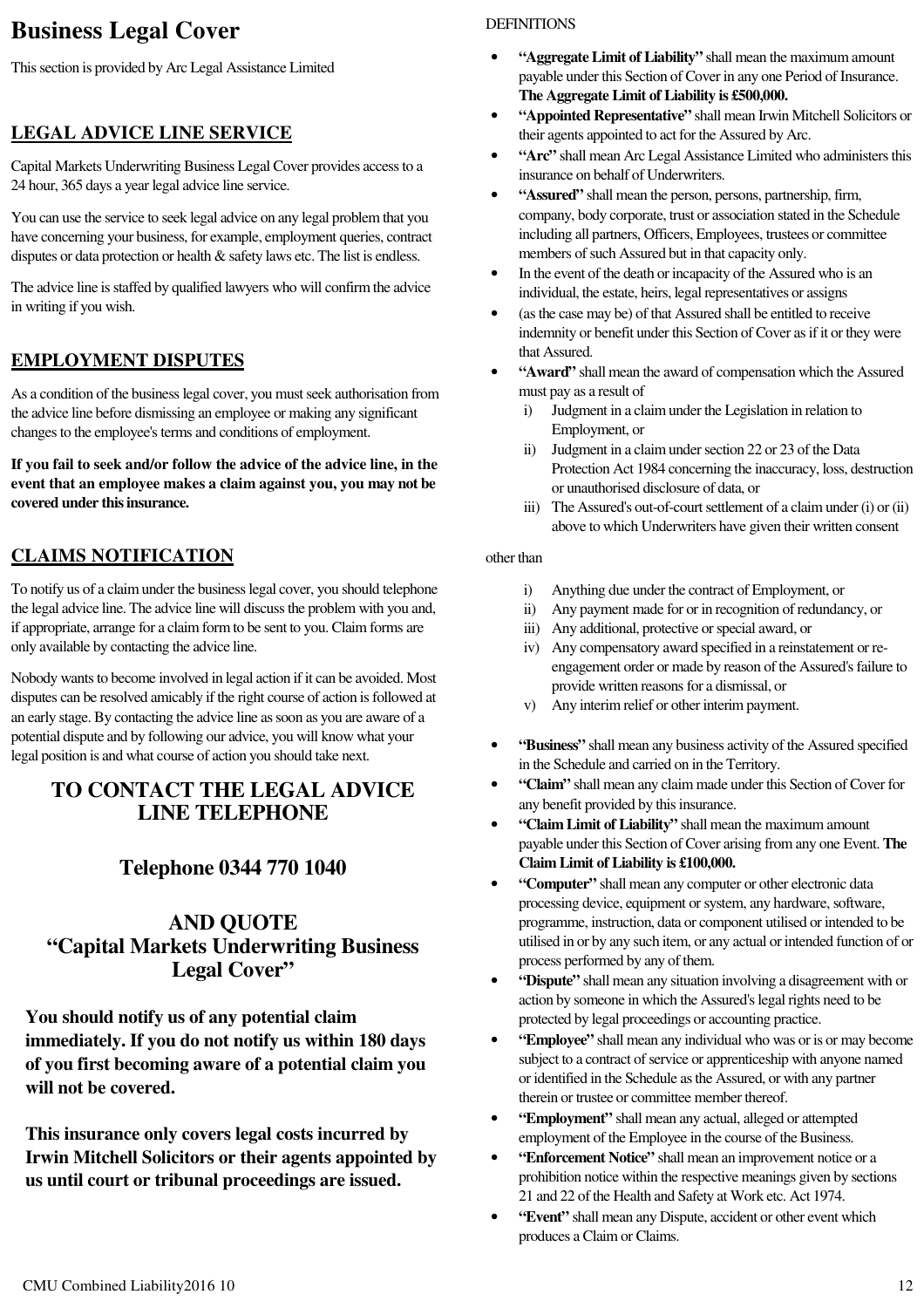- **"Insolvent"** shall mean that the Assured is unable to pay its debts when they are due, or its total assets are less than its total financial obligations and its financial affairs are under legal control.
- **"Legal Advice Service"** shall mean the legal advice service provided by Arc on behalf of Underwriters which may be contacted by telephoning **0344 770 1040.**
- **"Legal Expenses"** shall mean reasonable legal fees up to the hourly rate shown in the Arc fee scale ruling at the time the Adviser is instructed, costs and other expenses which are paid by Underwriters or properly charged by the Appointed Representative in relation to the Claim. Anything more than is allowed on the Standard Basis must be paid by the Assured.
- **"Legislation"** shall mean any statute, order, rule or regulation having the force of law in the Territory. Every reference in this Section of Cover to Legislation (whether or not specified) is deemed to mean that Legislation inclusive of any other Legislation by which it is supplemented, amended or re-enacted.
- **"Officer"** shall mean any director, officer, manager, partner or trustee of the Assured.
- **"Opponent's Costs"** shall mean the Assured's opponent's legal costs which it is liable to pay in a civil action.)
- "Period of Insurance" shall mean the period for which Underwriters have agreed to provide this insurance, as shown in the Schedule.
- "Right of Action" shall mean
	- i) Any need of the Assured to respond to a claim or legal proceedings made, brought, commenced or threatened against it, or
	- ii) Any right the Assured has to pursue legal action.
- **"Standard Basis"** shall mean the basis for charging costs
	- i) In England and Wales under Order 62, Rule 12 of the Rules of the Supreme Court 1965, or
	- ii) in Scotland under Chapter II (in Ordinary Proceedings) or Chapter IV (in Summary Cause Proceedings) of the Act of Sederunt (Fees of Solicitors in the Sheriff Court) (Amendment and Further Provisions) 1993
- **"Territory"** shall mean the United Kingdom, Channel Islands and the Isle of Man.
- **"Underwriter/s"** shall mean Inter Partner Assistance, The Quadrangle, 106-118 Station Road, Redhill, Surrey, RH1 1PR

## **INSURING CLAUSES**

(The heading of each clause is for ease of identification only)

Underwriters hereby agree to insure the Assured subject to the terms, limitations, exclusions and conditions of this Section of Cover as well as those general terms, limitations, exclusions and conditions contained within the certificate of insurance to which this Section of Cover attaches.

If the Assured makes a valid Claim under any of the insuring clauses and based on the Right of Action of which the Assured first becomes aware during the Period of Insurance, Underwriters will:

- i) At their expense do what is explained in each insuring clause,
- ii) Take, or defend or represent the Assured in, any reasonable legal proceedings (including making or defending an appeal) which are necessary because of any action under the operative insuring clauses. These legal proceedings must take place within the Territory,
- iii) Pay on behalf of the Assured its irrecoverable Legal Expenses and Opponent's Costs arising from any action under the insuring clauses,
- iv) Pay to the Assured who is an individual, compensation for his or her attendance as a witness (at the request of the Appointed Representative and necessary because of any action under the insuring clauses) or as a juror at any court, tribunal, arbitration or hearing.

Such compensation will be paid at the rate of up to £100 per witness/juror per day of attendance (or part thereof) and is limited in respect of any one Claim to a total of £5,000 for all such witnesses/jurors.

Each half or full day of such attendance shall be calculated on the following basis:

- a) The period of absence from work shall include the time taken to travel to and from the hearing
- b) The period of absence from work shall be calculated to the nearest half day, taking an eight hour to be a whole day for this purpose and the maximum period for which a Claim can be made in respect of any one day
- c) For full-time Employees, one whole days salary or wages equals 1/250th of the Employees annual salary or wages at the time of such attendance
- d) For the part-time Employees, the salary or wages for the period of absence from work shall bear the same proportion of their weekly salary or wages as the period of absence bears to their normal working week for the Assured.

### **1) EMPLOYMENT**

### Underwriters will

- a) Represent or defend the Assured's civil rights in any Dispute it has with the Employee and arising from:
	- i) Employment, or
	- ii) Any actual or alleged breach of the Legislation in relation to Employment;
	- iii) Pay on the Assured's behalf any Award in favour of the Employee and arising from Employment.

## **2) HEALTH AND SAFETY**

Underwriters will represent or pursue the Assured's rights in appealing against any Enforcement Notice served on it in relation to the Business.

## **3) PROPERTY**

Underwriters will represent, pursue or defend the Assured's rights in owning, occupying or using any land or building for the purposes of the Business, other than in respect of any

- a) Review of any rent or service charge, or
- b) Land or building being let or otherwise made available by the Assured to any person, or
- c) Dispute between the Assured and any government department or statutory or local authority, or
- d) Dispute arising from mining or other subsidence, ground swell or heave, or
- e) Prosecution of the Assured.

## **4) TAXATION**

Underwriters will represent, pursue or defend the Assured's rights if any government department in the Territory

- a) Makes any official investigation into the Assured's liability to taxation on income, profits or gains of the Business, or
- b) Is in Dispute with the Assured concerning its liability to Value Added Tax or its responsibility to comply with or apply the Legislation concerning the assessment, collection or recovery of Value Added Tax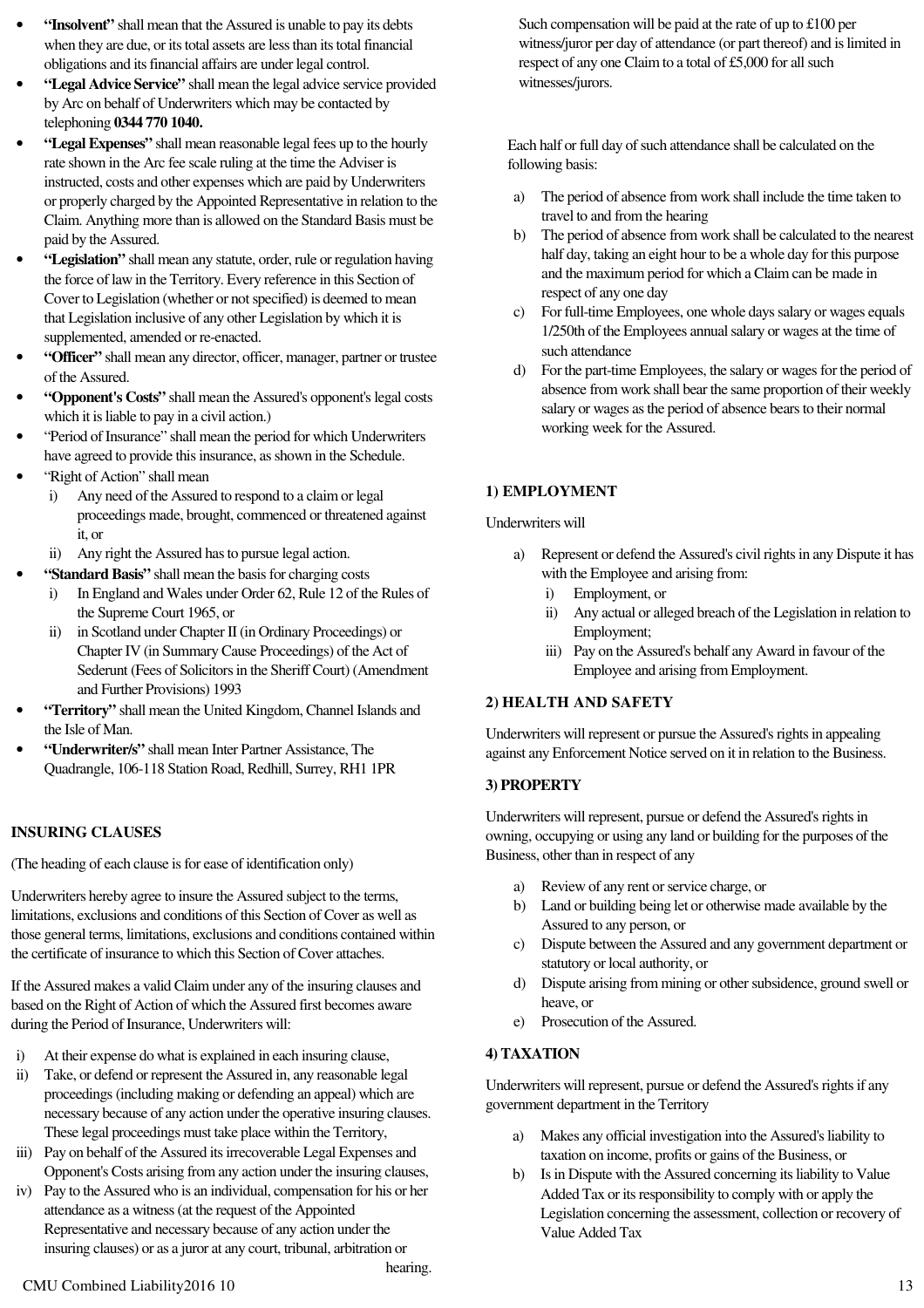other than in respect of the Assured's prosecution or to the extent of anything done or to be done:

- i) After any matter first becomes referred to or dealt with by any Special Office of the Inland Revenue, or the Investigation Division or Collection Investigation Unit of H.M. Customs and Excise, or
- ii) In an official investigation before the government department has first expressed its written dissatisfaction with the books and records the Assured is required to produce for in-depth examination, or
- iii) Before the commencement of Value Added Tax enforcement proceedings against the Assured, or
- iv) Only because of some earlier official investigation into the Assured's affairs or some earlier Value Added Tax enforcement proceedings against the Assured, or
- v) In preparing, challenging, appealing, or otherwise processing any tax computation, assessment, demand or payment which the Assured would necessarily deal with notwithstanding that official investigation or dispute.

#### **5) DATA PROTECTION**

#### Underwriters will

- Represent or pursue the Assured's rights in appealing (in accordance) with Section 13 of the Data Protection Act 1984) against
	- i) Any refusal by the Registrar of Data Protection of an application, or
	- ii) Any notice served on the Assured

which is mentioned in that section and arises in relation to the Business;

- b) Represent or defend the Assured's rights in any Dispute to which it is a party and arising from any actual or alleged breach of the Data Protection Act 1984 in relation to the Business, other than in respect of the Assured's prosecution,
- c) Pay on the Assured's behalf any Award made in respect of the Dispute referred to in (b) above.

#### **6) STATUTORY LICENCE**

Underwriters will represent or pursue the Assured's rights in appealing (in accordance with the applicable Legislation) against any refusal, nonrenewal, revocation, suspension, or compulsory amendment of any licence, permit or other authorisation necessarily issued to the Assured for any purpose of the Business by any person acting in the exercise of a statutory power or duty, other than in respect of any

- a) Such authorisation required to be held by the individual present in or on any means of transport in order to drive it or otherwise control its movement, or
- b) Enforcement Notice, or
- c) Matters governed by the Data Protection Act 1984, or
- d) inquiry or hearing concerning the Assured's actual or alleged professional duty, or any appeal or judicial review arising from such an inquiry or hearing, or
- e) Prosecution of the Assured.
- f) Of the following trades:
	- i) Gaming, Gambling and Nightclubs
	- ii) Gentlemen's Clubs and other venues providing entertainment in the form of Lap Dancing, Table Dancing, Pole Dancing and/or where striptease and/or erotic dance is regularly performed.
	- iii) Fairgrounds and Amusement Arcades

#### **7) PROSECUTION**

Underwriters will represent or defend the Assured's rights if it is prosecuted in a court of criminal jurisdiction, other than because of

- a) The ownership, possession or use of any vehicle, aircraft, hovercraft or watercraft, or
- b) Seepage, pollution or contamination of any kind
- c) A prosecution under the Health & Safety at Work etc. Act 1974.

#### **8) PERSONAL INJURY**

Underwriters will pursue the rights of an, Officer of the Assured to compensation following their death or personal injury caused by another person or organisation during the normal course of the Director or Officer's employment by the Assured, other than because of an accident or incident caused by, or the responsibility of the Assured.

#### **EXCLUSIONS**

(The heading of each clause is for ease of identification only)

Underwriters shall not be liable in respect of:

#### **(a) OTHER INSURANCE**

Anything for which indemnity is (or would be but for this insurance) available from any other source.

#### **(b) DISHONEST, FRAUDULENT OR MALICIOUS CONDUCT**

The Assured's defence in any Claim or legal proceedings arising from its actual or alleged dishonesty, fraud or malicious conduct, unless legal proceedings are brought against the Assured but are dismissed, successfully defended or find that the Assured did nothing dishonest, fraudulent or malicious.

#### **(c) DISPUTES BETWEEN ASSURED'S**

Any Claim arising from a Dispute between any two or more Assured's in relation to their common partnership, trust or committee.

#### **(d) BODILY INJURY/PROPERTY DAMAGE AND PROFESSIONAL SERVICES**

The Assured's defence in any civil claim or legal proceedings brought in respect of its actual or alleged legal liability for

- 1) Loss, destruction or loss of use of or damage to any property, or
- 2) Death of or bodily injury to any person, or
- 3) Breach of any duty owed by the Assured in providing any professional service or (other than as the Officer) as a director or officer of any company.

#### **(e) DISPUTE OVER INSURANCE**

Any Dispute about this insurance, or between the Assured and Arc or Underwriters or any other insurer about the way in which any insurance claim should be settled or the amount of the settlement.

#### **(f) LIBEL, SLANDER AND INTELLECTUAL PROPERTY RIGHTS**

Any Claim arising from actual or alleged defamation, malicious falsehood or infringement of any intellectual property rights.

#### **(g) DAMAGES, FINES AND PENALTIES**

Any damages (other than the Award), fine or penalty.

#### **(h) LEGAL EXPENSES**

Legal Expenses to which Underwriters have not agreed in writing or are incurred by a lawyer or other professional adviser not appointed by Arc.

#### **(I) CIRCUMSTANCES KNOWN AT INCEPTION**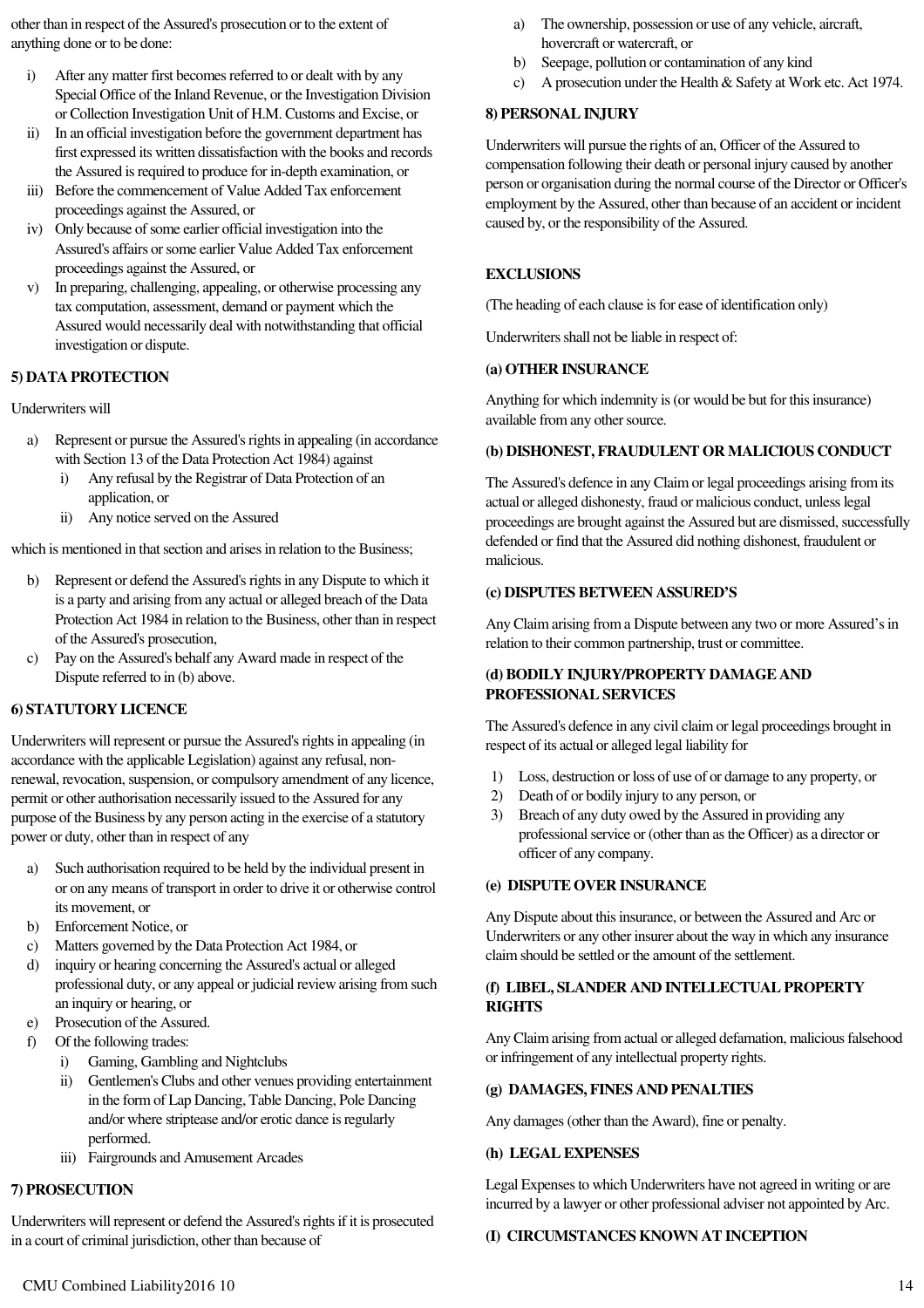Any Claim based on the Right of Action (or any circumstance which might lead to the Right of Action) of which the Assured was or should have been first aware outside the Period of Insurance.

#### **(j) "YEAR 2000"**

Any consequence of any failure of the Computer (by whomsoever owned or operated) to recognise or respond to, correctly and effectively, any particular date or period of time (continuous or otherwise).

#### **(k) RADIOACTIVE CONTAMINATION OR EXPLOSIVE NUCLEAR ASSEMBLIES**

Any Claim brought about by or contributed to by or consequent upon

- i) Loss or destruction of or damage to any property whatsoever or any loss or expense whatsoever resulting or arising therefrom or any consequential loss
- ii) Any legal liability of whatsoever nature

directly or indirectly caused by or contributed to by or arising from

- i) Ionising radiations or contamination by radioactivity from any nuclear fuel or from any nuclear waste from the combustion of nuclear fuel
- ii) The radioactive toxic explosive or other hazardous properties of any explosive nuclear assembly or nuclear component thereof

#### **(l) REASONABLE CARE**

Any consequence of the Assured's failure in relation to the Business to

- i) Enter into and reply to correspondence with reasonable care and promptness, or
- ii) Keep and retain all necessary books, records and accounts with reasonable care and in an appropriate manner, or
- iii) Prepare and issue or submit all notices, accounts and returns in the manner and within the period required by the Legislation.

#### **(m) WRONGFUL ACTS**

Any Claim arising from something the Assured did, knowing it to be wrongful or ignoring that possibility.

#### **(n) APPOINTMENT OF SOLICITOR**

Arc will appoint Irwin Mitchell Solicitors or their agents as the Legal Representative to act for the Assured. Legal Expenses incurred by a legal adviser other than the Legal Representative are not covered under this insurance until court or tribunal proceedings are issued.

#### **CONDITIONS**

(The heading of each condition is for ease of identification only)

#### **1. CLAIMS CONDITIONS**

a) It is a condition precedent to Underwriters' liability to meet the Claim that the Assured

- i) Shall notify any potential claims immediately to Underwriters or certainly within 180 days of the Assured first becoming aware of any Event or Right of Action which may give rise to a claim
- ii) Gives Underwriters, as soon as possible, all the information, documents and assistance they need to deal with that Claim,
- iii) Gives Underwriters its reasons if it wishes to appeal
- iv) seeks and follows the advice of the Legal Advice Service before the Assured takes any action for the purpose of:
	- a) Dismissing the Employee for any reason, or
	- b) Making any intended significant variation in the Employee's terms and conditions of Employment,
- v) Forwards to Underwriters, immediately upon receipt, every form IT1, IT2 and IT3 issued by the Employment Tribunal to the Assured.
- b) The Assured must
	- i) Try to limit the effect of anything which may lead to a Claim,
	- ii) Try to limit any loss and costs which it may wish to recover and any Legal Expenses arising from any Claim it makes,
	- iii) Notify Underwriters as soon as it receives any offer to settle a Dispute or action, or any offer of a payment into court. Underwriters may stop supporting the Claim if the Assured makes, accepts or rejects any such offer without Underwriters' agreement. If the Assured does accept any such offer and this limits the Legal Expenses Underwriters are able to recover or makes the Assured liable for Opponent's Costs, Underwriters may refuse to pay the irrecoverable Legal Expenses and Opponent's Costs which arise,
	- iv) Give Underwriters written details of everything they ask for.
- c)
- i) Underwriters must have accepted the Claim in writing before they can deal with it.
- ii) Underwriters will accept the Claim when they are satisfied that
	- a) They have all the information that they need, and
	- b) The Assured can identify any person with whom it is in Dispute, and it is reasonable for the Assured to pursue or defend its legal rights taking into account a reasonable estimate of the Assured's total Legal Expenses and the Assured will probably achieve a worthwhile result.
- iii) Underwriters may withdraw their acceptance of the Claim and stop providing benefit for it if
	- a) The Assured no longer has both a reasonable case and a reasonable chance of a worthwhile result, or
	- b) The Assured acts wrongly or unreasonably in dealing with anything to do with the Claim, or
	- c) The Appointed Representative stops dealing with them Claim for any reason, or
	- d) The Assured becomes Insolvent and is unlikely to receive and keep any worthwhile personal benefit by continuing with its action, even if it is successful.

If Underwriters do withdraw acceptance, they will still pay for all benefits the Assured was entitled to get up to that time.

- iv) If the Assured withdraws its Claim or stops or discontinues its action without Underwriters' agreement, it must pay all Legal Expenses and Opponent's Costs which arise before it withdraws, stops or discontinues
- d) When Underwriters are considering whether to accept the Claim or to withdraw from it, or the cost or value of any benefit, they will take into account the opinion of the Appointed Representative. If the Assured disagrees with Underwriters' decision, it may then agree with Underwriters to use arbitration.

In all cases Underwriters will advise the Assured in writing of their decision on the Claim.

- e)
- i) Underwriters shall appoint a lawyer or other suitably qualified person working for them to represent, pursue or defend the Assureds rights.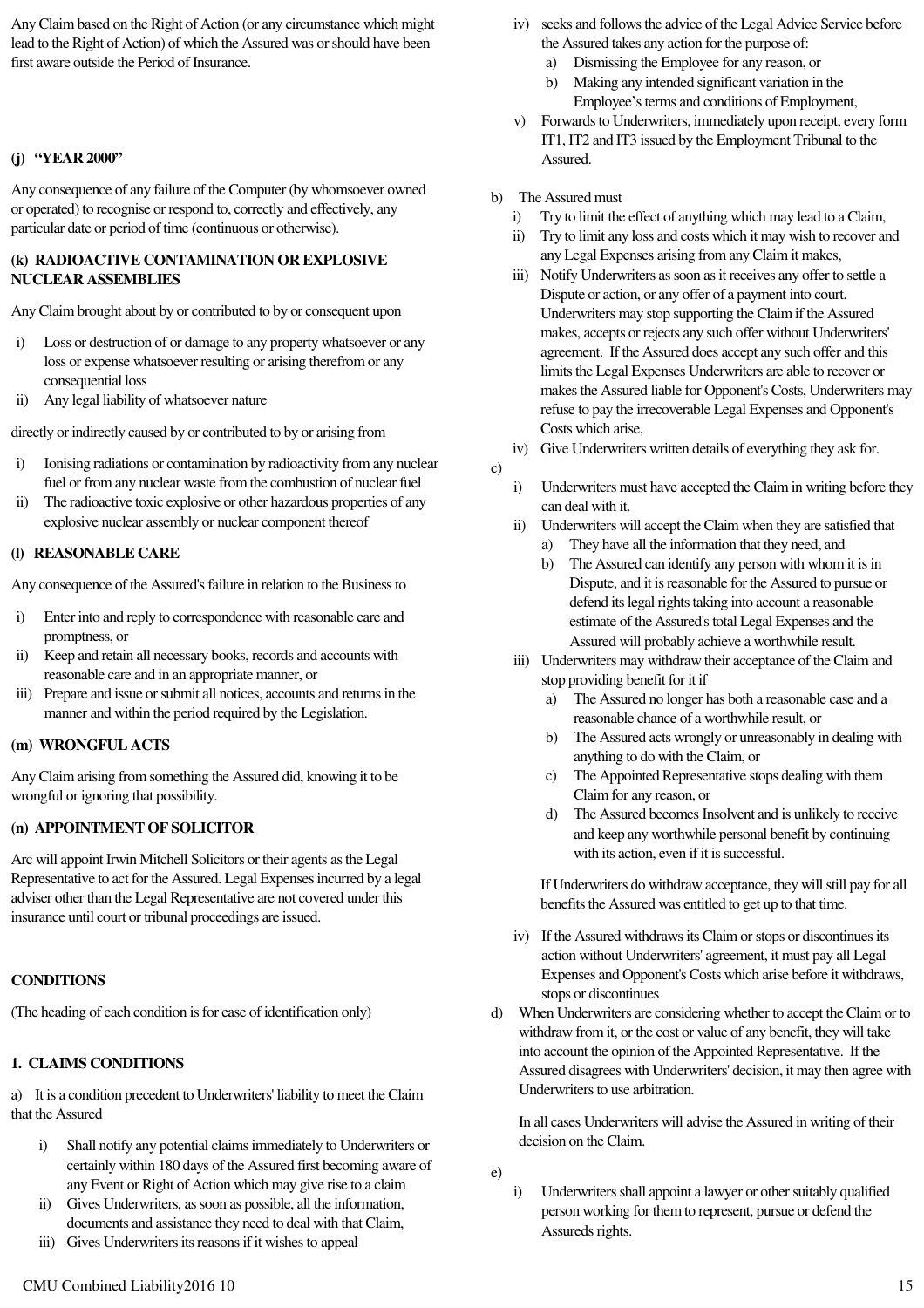- ii) The Assured must give the Appointed Representative full details of the Event and the Claim and any other information the Assured is asked for. The Assured must make sure that the Appointed Representative keeps Underwriters fully up to date with the progress of the action and lets Underwriters see the papers if they request them.
- iii) Unless the Assured has Underwriters' written permission, it must not make any arrangement with the Appointed Representative about the Legal Expenses.
- iv) The Assured must give Underwriters all the Appointed Representative's bills as soon as it receives them. If Underwriters request it, the Assured must confirm that any bill for Legal Expenses is correct, or instruct the Appointed Representative to have that bill and any demand for Opponent's Costs officially confirmed as being charged on the Standard Basis.

#### **2. FRAUDULENT CLAIMS**

If a Claim is false or fraudulent in any way, this Section of Cover shall (unless Underwriters otherwise agree) be void and the Assured will not be entitled to any benefit under this Section of Cover for that Claim or for any other Claim.

#### **3. MULTIPLE ASSURED'S**

Underwriters' liability under any and all contracts of insurance evidenced or deemed to be evidenced by this Section of Cover shall be the liability so specified in this Section of Cover as applicable to any one such contract and shall not (except as so specified) be varied or deemed varied because of the number or type of Assured's or Claims under this Section of Cover.

#### **4. RECOVERIES**

The Assured must do everything possible to recover all Legal Expenses and any payment made by Underwriters to the Assured for his or her attendance as a witness at any court, tribunal, arbitration or hearing. Any recoveries will be applied in the following sequence

- a) any Legal Expenses and Opponent's Costs incurred by the Assured over and above the relevant Limit of Liability which would otherwise have fallen within the terms and conditions of this Section of Cover,
- b) The total Legal Expenses, Opponent's Costs and any payment for the attendance as a witness paid by Underwriters;

The total amount recovered is to be applied, as far as it will go, to items a) and b) in that order, and the Assured and Underwriters are to make whatever settlement is necessary between them to reflect this.

#### **5. NOTICE**

Notice under this Section of Cover shall be deemed duly given:

- To Underwriters if made in writing to Arc Legal Assistance Limited at PO Box 8921, Colchester, CO4 5YD
- b) To the Assured if sent by post to the last known address of that Assured.

#### **6. CANCELLATION**

Underwriters can cancel this insurance by giving at least 30 days written notice to the Assured.

#### **7. ARBITRATION**

If there is a dispute between the Assured and the Underwriters, the matter may be referred to an arbitrator who the Assured and the Underwriters agree to. If the Assured and the Underwriters cannot agree on an arbitrator, one will be chosen by the President of the Law Society or by the Bar Council.

All costs of the arbitration will be paid by the person the arbitrator's decision goes against. If the decision is not clearly made against either the Assured and the Underwriters, the arbitrator will decide how the Assured and the Underwriters will share the costs. This policy does not cover the arbitration costs.

If arbitration is used, it does not affect the Assured's right to take legal action or any other remedy.

#### **8. LAW OF CONTRACT**

The contract for this insurance is governed by English law and is subject to the exclusive jurisdiction of the English courts.

### **9. LANGUAGE**

The language for contractual terms and obligations will be English.

### **DATA PROTECTION ACT**

The details of the Assured, the Assured's insurance cover and claims will be held by Arc and or the Underwriters for underwriting, processing, claims handling and fraud prevention subject to the provisions of the Data Protection Act 1998

#### **CUSTOMER CARE**

Our aim is to get it right, first time, every time. If We make a mistake, We will try to put it right promptly. If You are unhappy with the service that has been provided, You should contact Us at the address below. We will always confirm to You, within five working days, that We have received Your complaint. Within four weeks You will receive either a final response or an explanation of why the complaint is not yet resolved plus an indication of when a final response will be provided. Within eight weeks You will receive a final response or, if this is not possible, a reason for the delay plus an indication of when a final response will be provided. After eight weeks, if You are not satisfied with the delay You may refer Your complaint to the Financial Ombudsman Service. You can also refer to the Financial Ombudsman Service if You cannot settle Your complaint with Us or before We have investigated the complaint if both parties agree. Further information about the service and eligibility is available at http://www.financial-ombudsman.org.uk.

#### **Our contact details are:**

Arc Legal Assistance Ltd PO Box 8921 Colchester CO4 5YD Tel 0120 661 5000 Email customerservice@arclegal.co.uk

#### **The Financial Ombudsman Service contact details are:**

Financial Ombudsman Service Exchange Tower London E14 9SR Tel 0800 023 4567 Email complaint.info@financial-ombudsman.org.uk

#### **COMPENSATION**